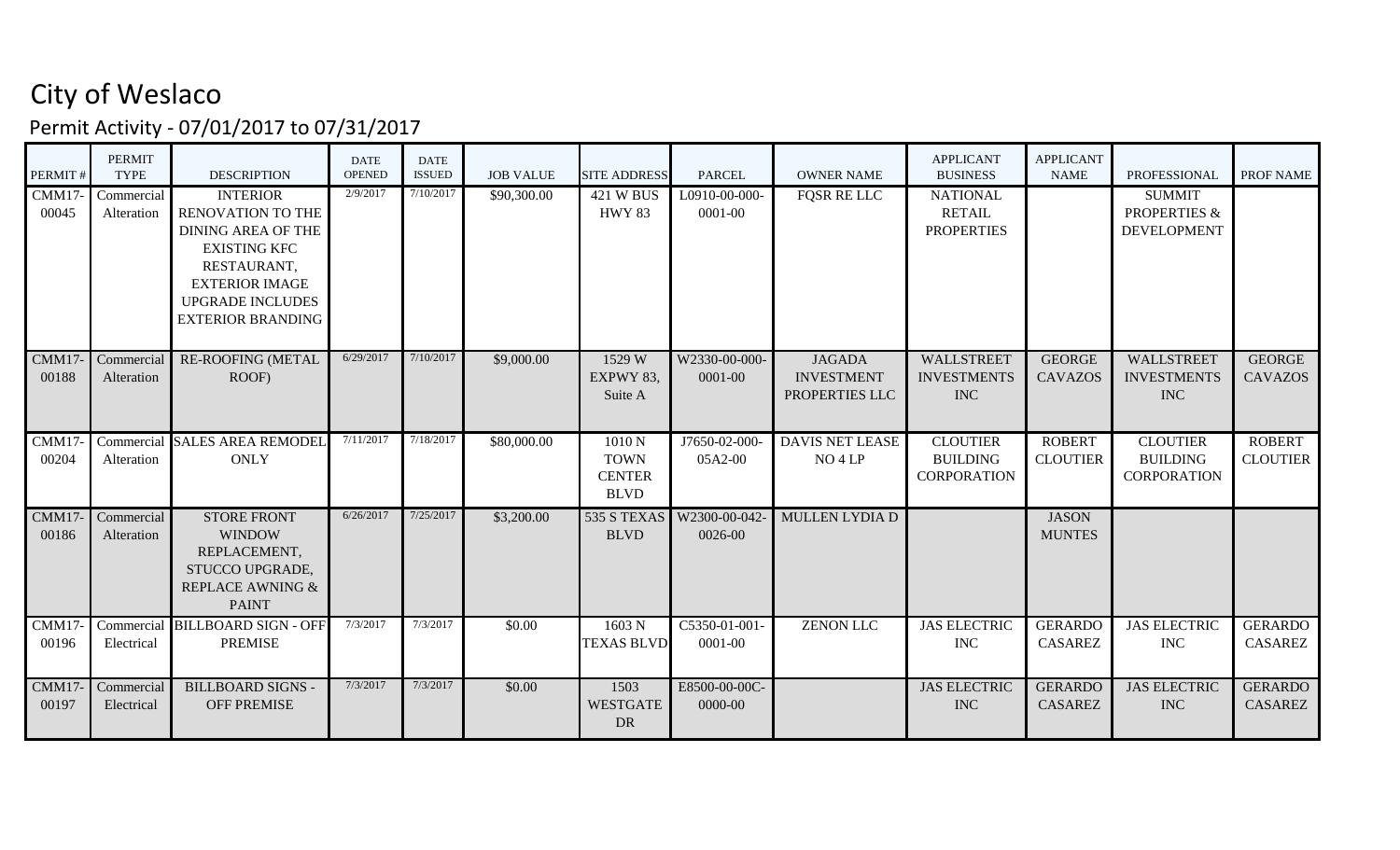| CMM17-<br>00193 | Commercial<br>Electrical | NEW FINISH-OUT                                                  | 7/3/2017  | 7/3/2017  | \$0.00 | <b>1010 RONE</b><br>DR              | R3750-04-000-<br>0005-00 | <b>MANGI ESHWAR</b><br>MANGOO-KARIM<br><b>LTD</b>                 | <b>UNIVERSAL</b><br><b>REFRIGERATION</b><br>& ELECTRIC INC | <b>RAMIRO</b><br><b>FLORES</b>                 | <b>UNIVERSAL</b><br><b>REFRIGERATION</b><br>$\&$ ELECTRIC INC | <b>RAMIRO</b><br><b>FLORES</b>   |
|-----------------|--------------------------|-----------------------------------------------------------------|-----------|-----------|--------|-------------------------------------|--------------------------|-------------------------------------------------------------------|------------------------------------------------------------|------------------------------------------------|---------------------------------------------------------------|----------------------------------|
| CMM17<br>00198  | Commercial<br>Electrical | <b>RECONNECT METER</b><br><b>LIGHTS UNDER</b><br><b>CARPORT</b> | 7/6/2017  | 7/6/2017  | \$0.00 | $805$ 1/2 S<br><b>TEXAS</b>         |                          | <b>BONNY &amp;</b><br><b>REBECCA</b><br><b>WINSTON</b>            |                                                            | <b>REBECCA</b><br><b>WINSTON</b>               |                                                               |                                  |
| CMM17<br>00200  | Commercial<br>Electrical | <b>RECONNECT</b>                                                | 7/7/2017  | 7/7/2017  | \$0.00 | 420 S TEXAS<br><b>BLVD</b>          | W2300-00-034-<br>0010-00 | <b>LIDSKY LUIS</b><br><b>TRUSTEE</b>                              |                                                            | <b>ELIAS</b><br><b>RODRIGUEZ</b>               |                                                               |                                  |
| CMM17<br>00201  | Commercial<br>Electrical | <b>ELECTRICAL PERMIT</b>                                        | 7/10/2017 | 7/10/2017 | \$0.00 | 625 S<br><b>AIRPORT DR</b>          |                          |                                                                   | <b>ADAME</b><br><b>ELECTRIC</b>                            | <b>DANIEL</b><br><b>ADAME</b>                  | <b>ADAME</b><br><b>ELECTRIC</b>                               | <b>DANIEL</b><br><b>ADAME</b>    |
| CMM17<br>00205  | Commercial<br>Electrical | <b>ELECTRICAL PERMIT</b>                                        | 7/11/2017 | 7/11/2017 | \$0.00 | 1701 S<br><b>BRIDGE AVE</b>         | W3800-00-688-<br>0000-02 | <b>WESLACO IND</b><br><b>SCHOOL DIST</b>                          | <b>ZITRO ELECTRIC</b><br>$LLC$                             | <b>JAVIER</b><br><b>LOPEZ</b>                  | <b>ZITRO ELECTRIC</b><br>$LLC$                                | <b>JAVIER</b><br><b>LOPEZ</b>    |
| CMM17<br>00209  | Commercial<br>Electrical | working clearance                                               | 7/12/2017 | 7/12/2017 | \$0.00 | 1010 rone Dr                        | R3750-04-000-<br>0003-00 | <b>MANGI ESHWAR</b><br>MANGOO-KARIM<br><b>LTD</b>                 | <b>UNIVERSAL</b><br><b>REFRIGERATION</b><br>& ELECTRIC INC | <b>RAMIRO</b><br><b>FLORES</b>                 |                                                               |                                  |
| CMM17<br>00210  | Commercial<br>Electrical | <b>ELECTRICAL PERMIT</b>                                        | 7/13/2017 | 7/13/2017 | \$0.00 | <b>421 W BUS</b><br><b>HWY 83</b>   | L0910-00-000-<br>0001-00 | <b>FOSR RE LLC</b>                                                |                                                            | <b>NOE</b><br><b>VILLARREA</b><br>$\mathbf{L}$ | <b>NOE'S ELECTRIC</b>                                         |                                  |
| CMM17<br>00213  | Commercial<br>Electrical | <b>RECONNECT</b>                                                | 7/13/2017 | 7/13/2017 | \$0.00 | 200 S TEXAS<br><b>BLVD, Suite C</b> | W2300-00-012-<br>0001-00 | <b>OLIVAREZ FAMILY</b><br>PARTNERSHIP LTD                         |                                                            | <b>OLGA</b><br><b>OLIVARES</b>                 |                                                               |                                  |
| CMM17<br>00218  | Commercial<br>Electrical | <b>ELECTRICAL</b>                                               | 7/17/2017 | 7/17/2017 | \$0.00 | 1617N<br><b>TEXAS BLVD</b>          | F7800-00-000-<br>0007-00 | <b>FIREBRAND</b><br>PROPERTIES LP                                 | <b>FRIES</b><br><b>RESTAURANT</b>                          |                                                | <b>FAITH ELECTRIC</b>                                         | <b>FRANCISO</b><br><b>RENDON</b> |
| CMM17<br>00217  | Commercial<br>Electrical | <b>RECONNECT</b>                                                | 7/17/2017 | 7/17/2017 | \$0.00 | 1520 E 6TH<br>ST, Suite B           | B3150-02-005-<br>0002-05 | <b>CADENA EUSEBIO</b>                                             |                                                            | <b>BETTY</b><br><b>TORRES</b>                  |                                                               |                                  |
| CMM17<br>00219  | Commercial<br>Electrical | <b>ELECTRICAL</b>                                               | 7/18/2017 | 7/18/2017 | \$0.00 | 701 S<br><b>MISSOURI</b>            | W2300-00-057-<br>0018-00 | <b>TRUSTEES OF THE</b><br><b>DIOCESES OF</b><br><b>WEST TEXAS</b> |                                                            | PHILLIP L<br><b>CYPHERS</b>                    | <b>MANNY'S</b><br><b>ELECTRIC</b>                             | <b>MANUEL</b><br><b>IBARRA</b>   |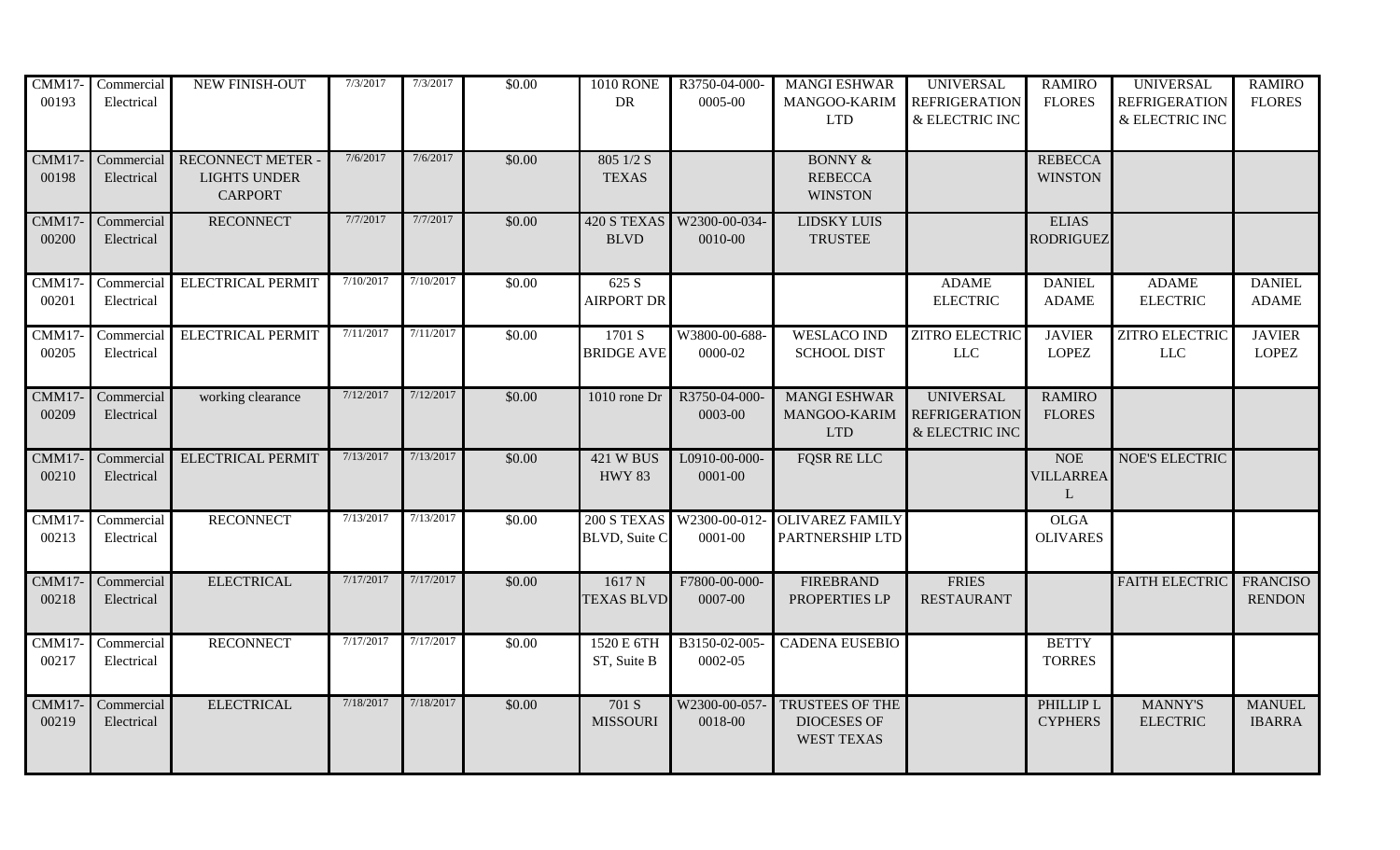| CMM17-<br>00222 | Commercial<br>Electrical | <b>ELECTRICAL</b>            | 7/20/2017 | 7/20/2017 | \$0.00      | 1912 N JOE<br><b>STEPHENS</b>                     | M4011-05-000-<br>000A-00     | <b>CITY OF WESLACO</b>                                            |                                                       | <b>ANDRES</b><br><b>GARZA</b>                      | <b>SAMS ELECTRIC</b>                                  | <b>SIMON JR</b><br><b>GARZA</b>                   |
|-----------------|--------------------------|------------------------------|-----------|-----------|-------------|---------------------------------------------------|------------------------------|-------------------------------------------------------------------|-------------------------------------------------------|----------------------------------------------------|-------------------------------------------------------|---------------------------------------------------|
| CMM17<br>00220  | Commercial<br>Electrical | <b>ELECTRICAL PERMIT</b>     | 7/20/2017 | 7/20/2017 | \$0.00      | 537 S TEXAS<br><b>BLVD</b>                        | W2300-00-042-<br>0026-00     | <b>MULLEN LYDIA D</b>                                             | <b>VILLANUEVA</b><br><b>ELECTRIC</b>                  | <b>FRANK D</b><br><b>VILLANUEV</b><br>$\mathbf{A}$ | <b>VILLANUEVA</b><br><b>ELECTRIC</b>                  | <b>FRANKD</b><br><b>VILLANUEV</b><br>$\mathbf{A}$ |
| CMM17<br>00221  | Commercial<br>Electrical | <b>RECONNECT</b>             | 7/20/2017 | 7/20/2017 | \$0.00      | 1901 W BUS<br>HWY 83, Suite<br>B                  | W3800-00-633-<br>0000-06     | <b>CASTELLANOS</b><br><b>JOSE LUIS</b>                            |                                                       | <b>MARTHA</b><br><b>SERNA</b>                      |                                                       |                                                   |
| CMM17<br>00226  | Commercial<br>Electrical | <b>ELECTRICAL</b>            | 7/25/2017 | 7/25/2017 | \$0.00      | 110 E<br><b>AGOSTADER</b><br>O ST                 | G5600-00-004<br>0017-00      | <b>ALANIS PABLO &amp;</b><br><b>MARIA ELVA</b>                    |                                                       | <b>YASMIN</b><br><b>ELIZONDO</b>                   |                                                       |                                                   |
| CMM17<br>00227  | Commercial<br>Electrical | <b>ELECTRICAL</b>            | 7/25/2017 | 7/25/2017 | \$0.00      | <b>2612 E BUS</b><br>HWY 83, Suite<br>$\mathbf C$ | P7700-00-000-<br>$0001 - 00$ | <b>CYGAR LP</b>                                                   |                                                       | <b>ROBERT</b><br><b>PERALES</b>                    | <b>ADAME</b><br><b>ELECTRIC</b>                       | <b>DANIEL</b><br><b>ADAME</b>                     |
| CMM17<br>00229  | Commercial<br>Electrical | <b>ELECTRICAL</b>            | 7/26/2017 | 7/26/2017 | \$0.00      | 118 N TEXAS<br><b>BLVD</b>                        | S5900-00-002-<br>0017-00     | <b>LEAL CARLOS &amp;</b><br><b>MARTA ELVA</b>                     | <b>BEAT SQUARE</b><br><b>ELECTRIC</b>                 | <b>JOE</b><br><b>HERNANDE</b><br>Z                 | <b>BEAT SQUARE</b><br><b>ELECTRIC</b>                 | <b>JOE</b><br><b>HERNANDE</b><br>Z                |
| CMM17<br>00233  | Commercial<br>Electrical | <b>ELECTRICAL</b>            | 7/28/2017 | 7/28/2017 | \$0.00      | 1501 N<br><b>BORDER Ave</b>                       |                              |                                                                   | <b>GO DAN</b><br><b>ELECTRIC</b>                      | <b>JOSE</b><br><b>GONZALEZ</b>                     | <b>GO DAN</b><br><b>ELECTRIC</b>                      | <b>JOSE</b><br><b>GONZALEZ</b>                    |
| CMM17<br>00194  | Mechanical               | Commercial MECHANICAL PERMIT | 7/3/2017  | 7/3/2017  | \$20,000.00 | <b>1010 RONE</b><br>DR                            | R3750-04-000-<br>0005-00     | <b>MANGI ESHWAR</b><br>MANGOO-KARIM<br><b>LTD</b>                 |                                                       | <b>DAVID</b><br><b>BRIAN</b><br><b>EHLINGER</b>    | <b>GOLDEN RULE</b><br>$\mathbf{A}/\mathbf{C}$         | <b>DAVID</b><br><b>BRIAN</b><br><b>EHLINGER</b>   |
| CMM17<br>00206  | Commercial<br>Mechanical | MECHANICAL PERMIT            | 7/11/2017 | 7/11/2017 | \$2,676.00  | 701 S<br><b>MISSOURI</b>                          | W2300-00-057-<br>0018-00     | <b>TRUSTEES OF THE</b><br><b>DIOCESES OF</b><br><b>WEST TEXAS</b> | <b>CYTECH</b><br><b>HEATING AND</b><br><b>COOLING</b> | PHILLIP L<br><b>CYPHERS</b>                        | <b>CYTECH</b><br><b>HEATING AND</b><br><b>COOLING</b> | PHILLIP L<br><b>CYPHERS</b>                       |
| CMM17<br>00207  | Commercial<br>Mechanical | MECHANICAL PERMIT            | 7/11/2017 | 7/11/2017 | \$4,915.00  | 525 S TEXAS<br><b>B</b> lvd                       |                              |                                                                   | <b>CYTECH</b><br><b>HEATING AND</b><br>COOLING        | PHILLIP L<br><b>CYPHERS</b>                        | <b>CYTECH</b><br><b>HEATING AND</b><br>COOLING        | PHILLIP L<br><b>CYPHERS</b>                       |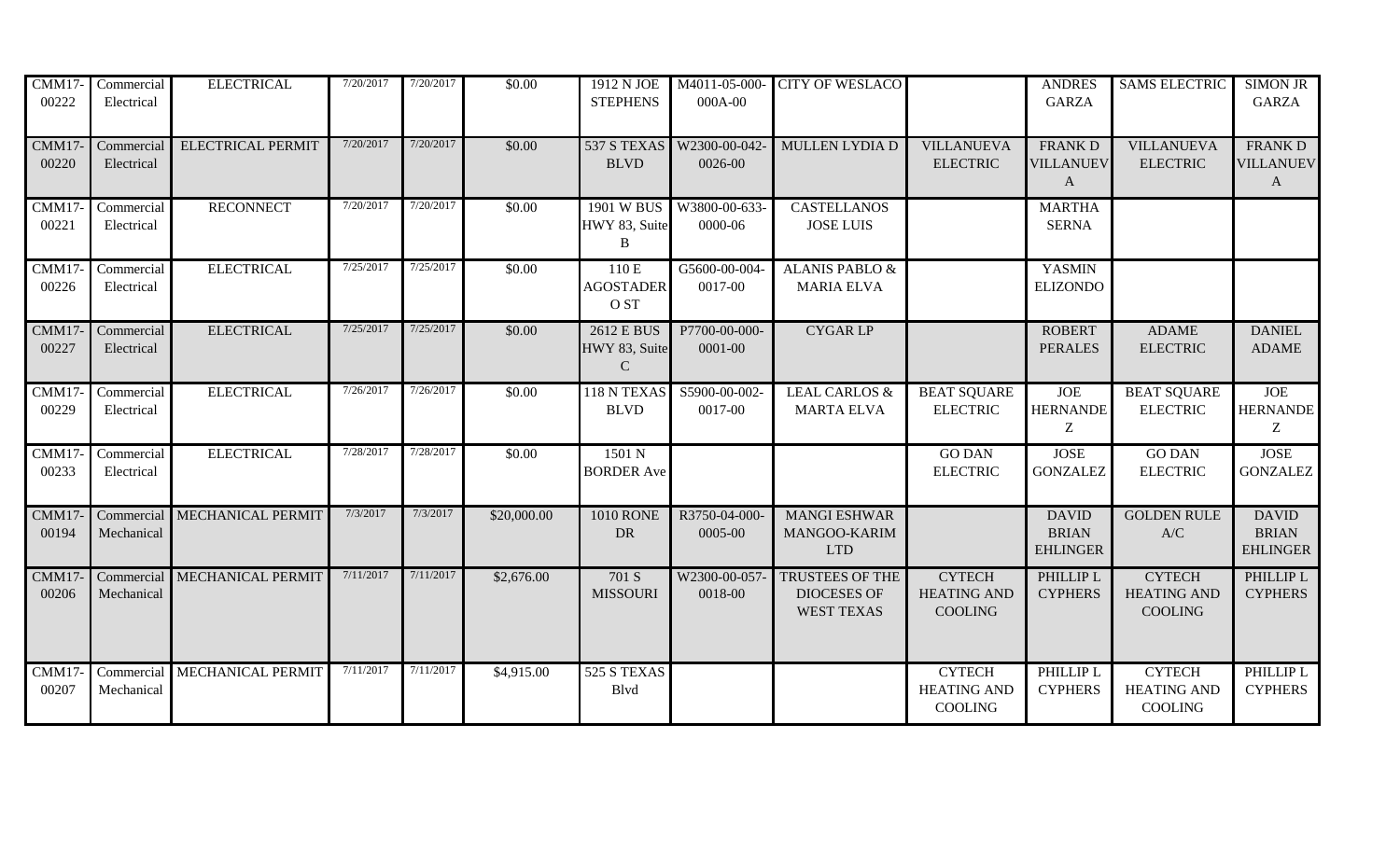| <b>CMM17-</b><br>00224 | Commercial<br>Mechanical         | <b>MECHANICAL</b>                                                                                                                                                                                                                                                                       | 7/21/2017 | 7/21/2017 | \$4,800.00   | <b>BLVD</b>                                  | 118 N TEXAS S5900-00-002-<br>0017-00 | <b>LEAL CARLOS &amp;</b><br><b>MARTA ELVA</b> | 911 AIR<br><b>CONDITION</b>       | <b>MARTIN</b><br><b>LEAL</b>       | 911 AIR<br><b>CONDITION</b>                                     | <b>MARTIN</b><br><b>LEAL</b> |
|------------------------|----------------------------------|-----------------------------------------------------------------------------------------------------------------------------------------------------------------------------------------------------------------------------------------------------------------------------------------|-----------|-----------|--------------|----------------------------------------------|--------------------------------------|-----------------------------------------------|-----------------------------------|------------------------------------|-----------------------------------------------------------------|------------------------------|
| CMM17-<br>00231        | Commercial<br>Mechanical         | <b>MECHANICAL</b>                                                                                                                                                                                                                                                                       | 7/27/2017 | 7/27/2017 | \$8,000.00   | 300 W<br>EXPWY 83                            | G4872-02-000-<br>$0000 - 00$         | <b>GOLDEN</b><br>VENTURES LLC                 | <b>FROST BOIL</b>                 | JOE<br><b>MONRADA</b>              | <b>FROST BOIL</b>                                               |                              |
| CMM17-<br>00232        | Mechanical                       | Commercial MECHANICAL PERMIT                                                                                                                                                                                                                                                            | 7/27/2017 | 7/27/2017 | \$3,600.00   | 2612 E BUS<br>HWY 83, Suite<br>$\mathcal{C}$ | P7700-00-000-<br>0001-00             | <b>CYGARLP</b>                                |                                   | <b>LUIS</b><br><b>GARCIA</b>       | <b>UNION AIR</b><br><b>CONDITIONING &amp;</b><br><b>HEATING</b> |                              |
| CMM17-<br>00122        | Commercial<br>New or<br>Addition | SPRINT ANTENNA<br>UPGRADE. WILL BE<br><b>INSTALLING (2) NEW</b><br><b>INTERGRATED RADIO</b><br><b>ANTENNAS AND (10)</b><br>NEW DISH ANTENNA<br>WITH ITS ASSOCIATED<br>RADIO AND CABLING<br>AT THE EXISTING<br>TELECOMMUNICATIO<br>N FACILITY LOCATED<br>ON THE MONOPOLE<br><b>TOWER</b> | 4/24/2017 | 7/3/2017  | \$7,500.00   | 500 E<br><b>EXPRESSWA</b><br>Y 83            |                                      | <b>MANHATTAN</b><br><b>WESLACO 1 LP</b>       | <b>MASTEC</b>                     |                                    |                                                                 |                              |
| CMM17-<br>00182        | New or<br>Addition               | Commercial STEEL CARPORT 24X27                                                                                                                                                                                                                                                          | 6/22/2017 | 7/7/2017  | \$1,800.00   | 1813W<br><b>BUSINESS 83</b>                  |                                      | <b>JOHN CASTILLO</b>                          |                                   | <b>JOHN</b><br><b>CASTILLO</b>     |                                                                 |                              |
| CMM17-<br>00131        | Commercial<br>New or<br>Addition | <b>TOWNHOUSE - 4 PLEX</b>                                                                                                                                                                                                                                                               | 5/3/2017  | 7/12/2017 | \$135,000.00 | 113 ADELITA                                  | S0650-00-000-<br>0012-00             | <b>LEONARDO</b><br><b>MUNOZ</b>               | <b>SUNRISE</b><br><b>BUILDERS</b> | <b>JUAN</b><br><b>GAYTAN</b>       | <b>SUNRISE</b><br><b>BUILDERS</b>                               | <b>JUAN</b><br><b>GAYTAN</b> |
| CMM17-<br>00211        | Commercial<br>New or<br>Addition | <b>INTERIOR FINISH-OUT</b>                                                                                                                                                                                                                                                              | 7/13/2017 | 7/21/2017 | \$20,000.00  | 2612 E BUS<br>HWY 83, Suite<br>$\mathbf C$   | P7700-00-000-<br>0001-00             | <b>CYGARLP</b>                                |                                   | <b>SYLVIA</b><br><b>PERALES</b>    |                                                                 |                              |
| CMM17-<br>00202        | Commercial<br>Plumbing           | <b>GAS PRESSURE TEST</b><br><b>ANNUAL</b>                                                                                                                                                                                                                                               | 7/10/2017 | 7/10/2017 | \$0.00       | 721 S<br><b>AIRPORT DR</b>                   | 0000-16                              | W3800-00-701- SMV WESLACO L.P.                |                                   | <b>KRISTOPHE</b><br><b>RLOSOYA</b> | <b>MIKE'S</b><br>PLUMBING &<br><b>ELECTRICAL INC</b>            | <b>KRISTOPHE</b><br>R LOSOYA |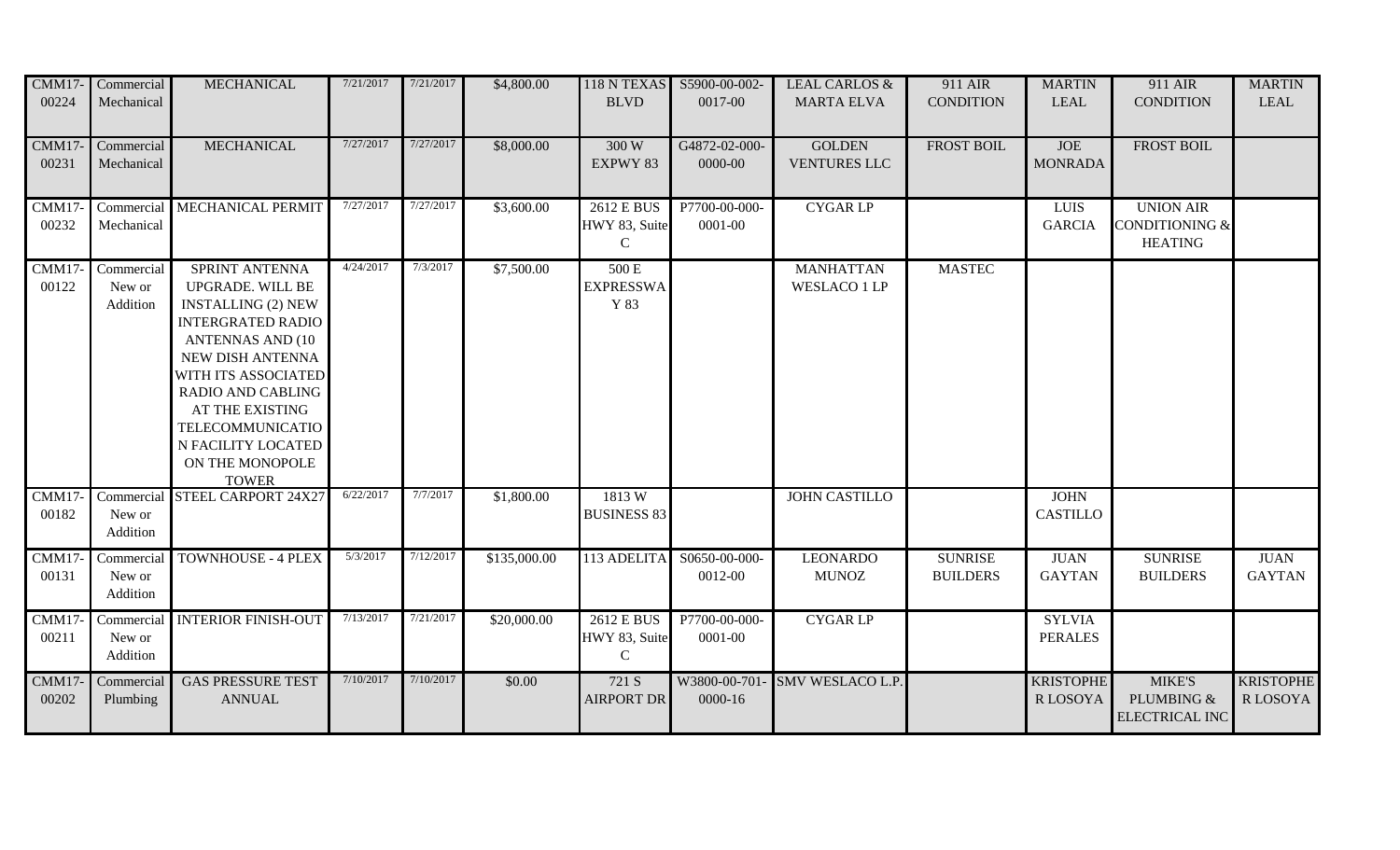| <b>CMM17-</b><br>00215 | Commercial<br>Plumbing    | PLUMBING PERMIT                                                          | 7/14/2017 | 7/14/2017 | \$0.00      |                                               | 113 ADELITA S0650-00-000-<br>0012-00 | <b>LEONARDO</b><br><b>MUNOZ</b>                             |                                                  | <b>JUAN</b><br><b>GAYTAN</b>                        | ALL IN ONE<br><b>PLUMBING</b>                    | <b>JUAN</b><br><b>PLATAS</b>      |
|------------------------|---------------------------|--------------------------------------------------------------------------|-----------|-----------|-------------|-----------------------------------------------|--------------------------------------|-------------------------------------------------------------|--------------------------------------------------|-----------------------------------------------------|--------------------------------------------------|-----------------------------------|
| CMM17-<br>00234        | Commercial<br>Plumbing    | PLUMBING PERMIT                                                          | 7/28/2017 | 7/28/2017 | \$0.00      | 2931 E<br><b>SUGARCANE</b><br><b>DRIVE</b>    |                                      | <b>IDEA ACADEMY</b>                                         | <b>BAZAN'S</b><br><b>PLUMBING</b>                | <b>DAVID</b><br><b>BAZAN</b>                        | <b>BAZAN'S</b><br><b>PLUMBING</b>                | <b>DAVID</b><br><b>BAZAN</b>      |
| CMM17<br>00235         | Commercial<br>Plumbing    | PLUMBING PERMIT                                                          | 7/28/2017 | 7/28/2017 | \$0.00      | 2612 E BUS<br>HWY 83, Suite<br>$\mathbf C$    | P7700-00-000-<br>0001-00             | <b>CYGAR LP</b>                                             | <b>RAMOS PLUBING</b>                             | <b>RAMOS JR</b><br><b>ALBERTO</b>                   | <b>RAMOS PLUBING</b>                             | <b>RAMOS JR</b><br><b>ALBERTO</b> |
| CMM17<br>00191         | Commercial<br>Re-Roof     | <b>RE-ROOFING</b>                                                        | 6/30/2017 | 7/10/2017 | \$14,258.00 | 811 S<br><b>INTERNATIO</b><br><b>NAL BLVD</b> | A0800-00-000-<br>1098-03             | <b>ESPARZA LOUIS R</b>                                      | <b>CERDA ROOFING</b><br>&<br><b>CONSTRUCTION</b> | <b>RENE</b><br><b>CERDA</b>                         | <b>CERDA ROOFING</b><br>&<br><b>CONSTRUCTION</b> | <b>RENE</b><br><b>CERDA</b>       |
| <b>RES17-</b><br>00631 | Residential<br>Alteration | <b>ADDING TO</b><br><b>DRIVEWAY</b>                                      | 6/16/2017 | 7/7/2017  | \$3,800.00  | 412 E 18TH St                                 | U2075-00-000-<br>0001-00             | <b>ROBLES JAMES</b>                                         |                                                  | <b>JAMES</b><br><b>ROBLES</b>                       |                                                  |                                   |
| <b>RES17-</b><br>00684 | Residential<br>Alteration | <b>REPLACE</b><br>SHEETROCK, FLOORIN<br><b>G,NEW PLUMBING</b>            | 6/30/2017 | 7/7/2017  | \$20,000.00 | 1008W<br><b>STONE ST</b>                      | B1650-00-002-<br>0011-00             | <b>MOORE JUANITA A</b>                                      |                                                  | <b>JUAN</b><br><b>CANTU</b>                         |                                                  |                                   |
| <b>RES17-</b><br>00696 | Residential<br>Alteration | <b>REMODELING THE</b><br><b>INTERIOR REPLACING</b><br>WINDOWS, PLUMBING, | 7/5/2017  | 7/12/2017 | \$11,000.00 | 111 ZAMORA<br><b>AVE</b>                      | G9100-00-004-<br>0029-00             | <b>JOSE VILLAGOMEZ</b>                                      |                                                  | <b>JOSE</b><br><b>VILLAGOM</b><br>$\mathop{\rm EZ}$ |                                                  |                                   |
| <b>RES17-</b><br>00724 | Residential<br>Alteration | <b>REMODELING</b>                                                        | 7/12/2017 | 7/14/2017 | \$18,000.00 | 701 W 9TH St                                  |                                      |                                                             |                                                  | <b>GEORGE</b><br><b>GARZA</b>                       |                                                  |                                   |
| <b>RES17-</b><br>00700 | Residential<br>Alteration | <b>DECK FLOOR</b>                                                        | 7/6/2017  | 7/24/2017 | \$800.00    | 200 N<br><b>PALMAS</b>                        | N7700-00-012-<br>0014-00             | <b>GARCIA ADAN</b>                                          |                                                  | <b>ARMANDO</b><br><b>LABRA</b>                      |                                                  |                                   |
| <b>RES17-</b><br>00749 | Residential<br>Alteration | <b>STORAGE SHED</b>                                                      | 7/18/2017 | 7/25/2017 | \$759.00    | 4012<br><b>SABATINI</b><br>DR                 | L3135-01-000-<br>0023-00             | <b>CASARES IRENE</b>                                        |                                                  | <b>IRENE</b><br><b>CASARES</b>                      |                                                  |                                   |
| <b>RES17-</b><br>00713 | Residential<br>Alteration | <b>STORAGE SHED</b>                                                      | 7/10/2017 | 7/31/2017 | \$2,500.00  | <b>1705 LLANO</b><br><b>GRANDE</b>            | P3650-01-000-<br>0001-00             | <b>MONTEMAYOR</b><br><b>HECTOR &amp;</b><br><b>MARISELA</b> |                                                  | <b>HECTOR</b><br><b>MONTEMA</b><br><b>YOR</b>       |                                                  |                                   |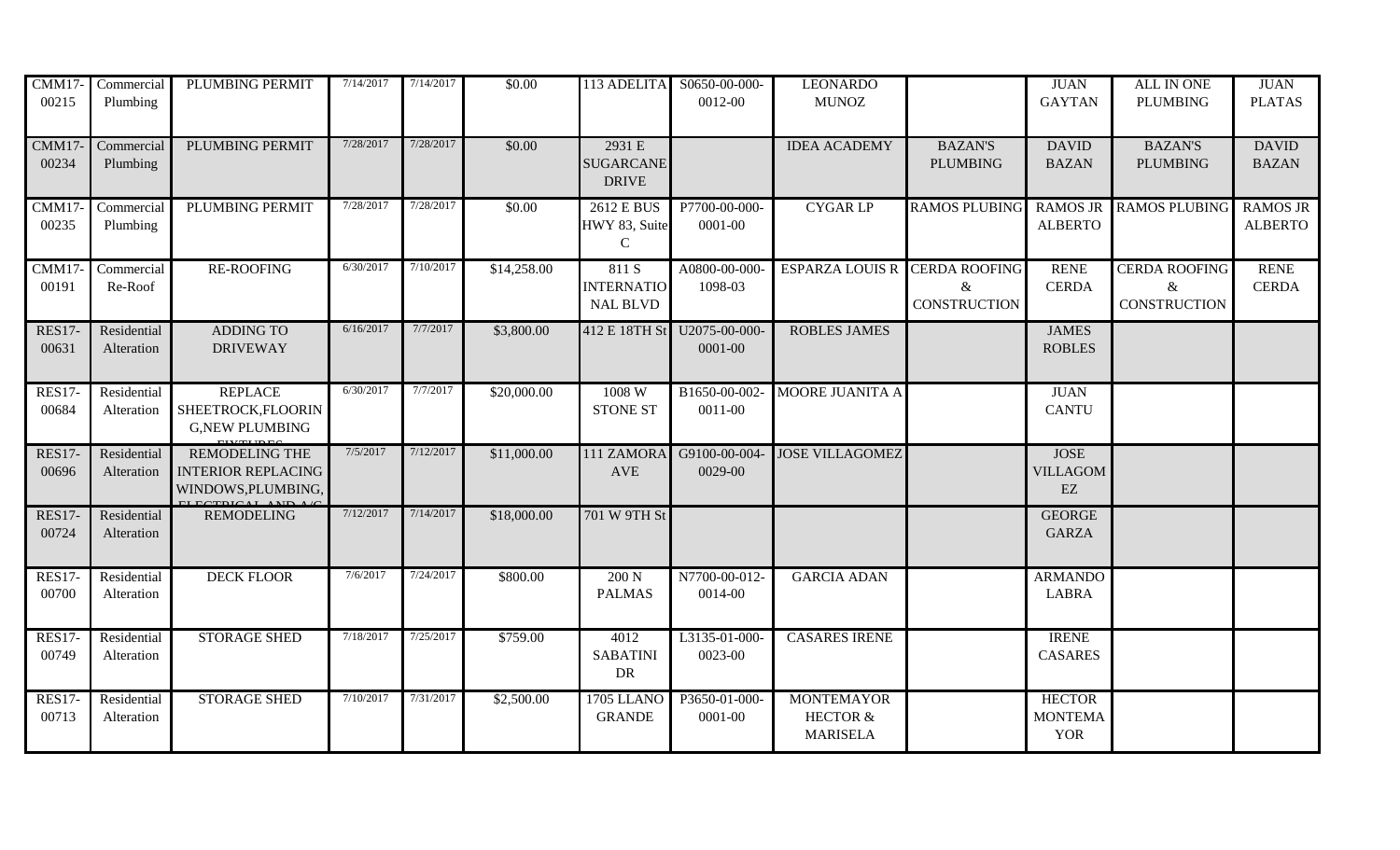| <b>RES17-</b><br>00689 | Residential<br>Electrical | <b>ELECTRICAL PERMIT</b>                                      | 7/3/2017  | 7/3/2017  | \$0.00 | 3600<br><b>SPANISH</b><br>OAK     | P5005-01-00B-<br>0008-00 | <b>GENARO CANUT</b>                     | <b>JAIME I GARCIA</b><br><b>ELECTRIC</b>                 | <b>JAIME I</b><br><b>GARCIA</b>                     | <b>JAIME I GARCIA</b><br><b>ELECTRIC</b> | <b>JAIME I</b><br><b>GARCIA</b>                          |
|------------------------|---------------------------|---------------------------------------------------------------|-----------|-----------|--------|-----------------------------------|--------------------------|-----------------------------------------|----------------------------------------------------------|-----------------------------------------------------|------------------------------------------|----------------------------------------------------------|
| <b>RES17-</b><br>00690 | Residential<br>Electrical | NEW RESIDENTIAL<br><b>CONSTRUCTION</b>                        | 7/3/2017  | 7/3/2017  | \$0.00 | 1203 S<br><b>AMBROSIA</b><br>DR   | M3920-00-002-<br>0029-00 | <b>MID POINT</b><br>PROPERTIES LLC      | IES RESIDENTIAL JOSE MARIO IES RESIDENTIAL<br><b>INC</b> | <b>VASQUEZ</b>                                      | $\rm{INC}$                               | <b>JOSE MARIO</b><br><b>VASQUEZ</b>                      |
| <b>RES17-</b><br>00693 | Residential<br>Electrical | <b>ELECTRICAL PERMIT</b>                                      | 7/5/2017  | 7/5/2017  | \$0.00 | 3508<br><b>ROSEWOOD</b><br>Dr     |                          | <b>ANGEL AND JOLYN</b><br><b>GARCIA</b> |                                                          | <b>GUADALUP</b><br>E RUIZ                           | <b>TRIPLE A</b><br><b>ELECTRIC</b>       | <b>GUADALUP</b><br>E RUIZ                                |
| <b>RES17-</b><br>00694 | Residential<br>Electrical | <b>NEW HOME</b>                                               | 7/5/2017  | 7/5/2017  | \$0.00 | 3608 PECAN<br><b>GROVE Dr</b>     |                          |                                         | <b>LAS PALMAS</b><br><b>ELECTRIC</b>                     | <b>JUAN</b><br><b>GARCIA</b>                        | <b>LAS PALMAS</b><br><b>ELECTRIC</b>     | <b>JUAN</b><br><b>GARCIA</b>                             |
| <b>RES17-</b><br>00698 | Residential<br>Electrical | <b>NEW HOME</b>                                               | 7/6/2017  | 7/6/2017  | \$0.00 | 2510 CLEAR<br><b>CREEK Cir</b>    | R3485-00-000-<br>0024-00 | <b>ROBERTO</b><br><b>NAVARRO</b>        |                                                          | <b>HAROLD</b><br><b>JOSEPH JR</b><br><b>BERNARD</b> | <b>BERNARD'S</b><br><b>ELECTRIC</b>      | <b>HAROLD</b><br><b>JOSEPH JR</b><br><b>BERNARD</b>      |
| <b>RES17-</b><br>00703 | Residential<br>Electrical | <b>ELECTRICAL PERMIT</b>                                      | 7/7/2017  | 7/7/2017  | \$0.00 | <b>3613 SHADY</b><br><b>GROVE</b> | P5005-01-00B-<br>0024-00 | <b>RANMAR</b><br><b>CONSTRUCTION</b>    | L & I ELECTRIC<br>LLC                                    | <b>GONZALO</b><br><b>JR RAMIREZ</b>                 | L & I ELECTRIC<br>$LLC$                  | <b>GONZALO</b><br><b>JR RAMIREZ</b>                      |
| <b>RES17-</b><br>00712 | Residential<br>Electrical | <b>ELECTRICAL PERMIT</b>                                      | 7/10/2017 | 7/10/2017 | \$0.00 | 914 ASH DR                        | J8100-00-001<br>0001-00  | <b>TERVEEN MELVIN</b><br>L & BEVERLY    | <b>DIRECT</b><br><b>ELECTRIC</b>                         | <b>ARMANDO</b><br><b>ALVARADO</b>                   | <b>DIRECT</b><br><b>ELECTRIC</b>         | <b>ARMANDO</b><br><b>ALVARADO</b>                        |
| <b>RES17-</b><br>00715 | Residential<br>Electrical | <b>NEW HOME</b>                                               | 7/10/2017 | 7/10/2017 | \$0.00 | 1905 W<br><b>TOMATILLO</b><br>DR  | M3920-00-002-<br>0020-00 | <b>MID POINT</b><br>PROPERTIES LLC      | IES RESIDENTIAL JOSE MARIO IES RESIDENTIAL<br><b>INC</b> | <b>VASQUEZ</b>                                      | <b>INC</b>                               | <b>JOSE MARIO</b><br><b>VASQUEZ</b>                      |
| <b>RES17-</b><br>00716 | Residential<br>Electrical | <b>NEW HOME</b>                                               | 7/10/2017 | 7/10/2017 | \$0.00 | 1900<br><b>PRIMROSE</b>           |                          | <b>MID POINT</b><br>PROPERTIES LLC      | IES RESIDENTIAL JOSE MARIO IES RESIDENTIAI<br><b>INC</b> | <b>VASQUEZ</b>                                      | <b>INC</b>                               | <b>JOSE MARIO</b><br><b>VASQUEZ</b>                      |
| <b>RES17-</b><br>00714 | Residential<br>Electrical | <b>REPLACE</b><br>SHEETROCK, FLOORIN<br><b>G,NEW PLUMBING</b> | 7/10/2017 | 7/10/2017 | \$0.00 | 1008 W<br><b>STONE ST</b>         | B1650-00-002-<br>0011-00 |                                         | TRIPLE A<br><b>ELECTRIC</b>                              | <b>GUADALUP</b><br>E RUIZ                           | <b>TRIPLE A</b><br><b>ELECTRIC</b>       | <b>GUADALUP</b><br>$\mathop{\hbox{\rm E}}\nolimits$ RUIZ |
| <b>RES17-</b><br>00719 | Residential<br>Electrical | <b>ELECTRICAL PERMIT</b>                                      | 7/11/2017 | 7/11/2017 | \$0.00 | 229 AGUILA<br>Ave                 | R0935-02-000-<br>0031-00 |                                         | <b>FAMSAL</b><br><b>ELECTRIC</b>                         | <b>JUAN</b><br><b>FRANCISCO</b><br><b>SALAZAR</b>   | <b>FAMSAL</b><br><b>ELECTRIC</b>         | <b>JUAN</b><br><b>FRANCISCO</b><br><b>SALAZAR</b>        |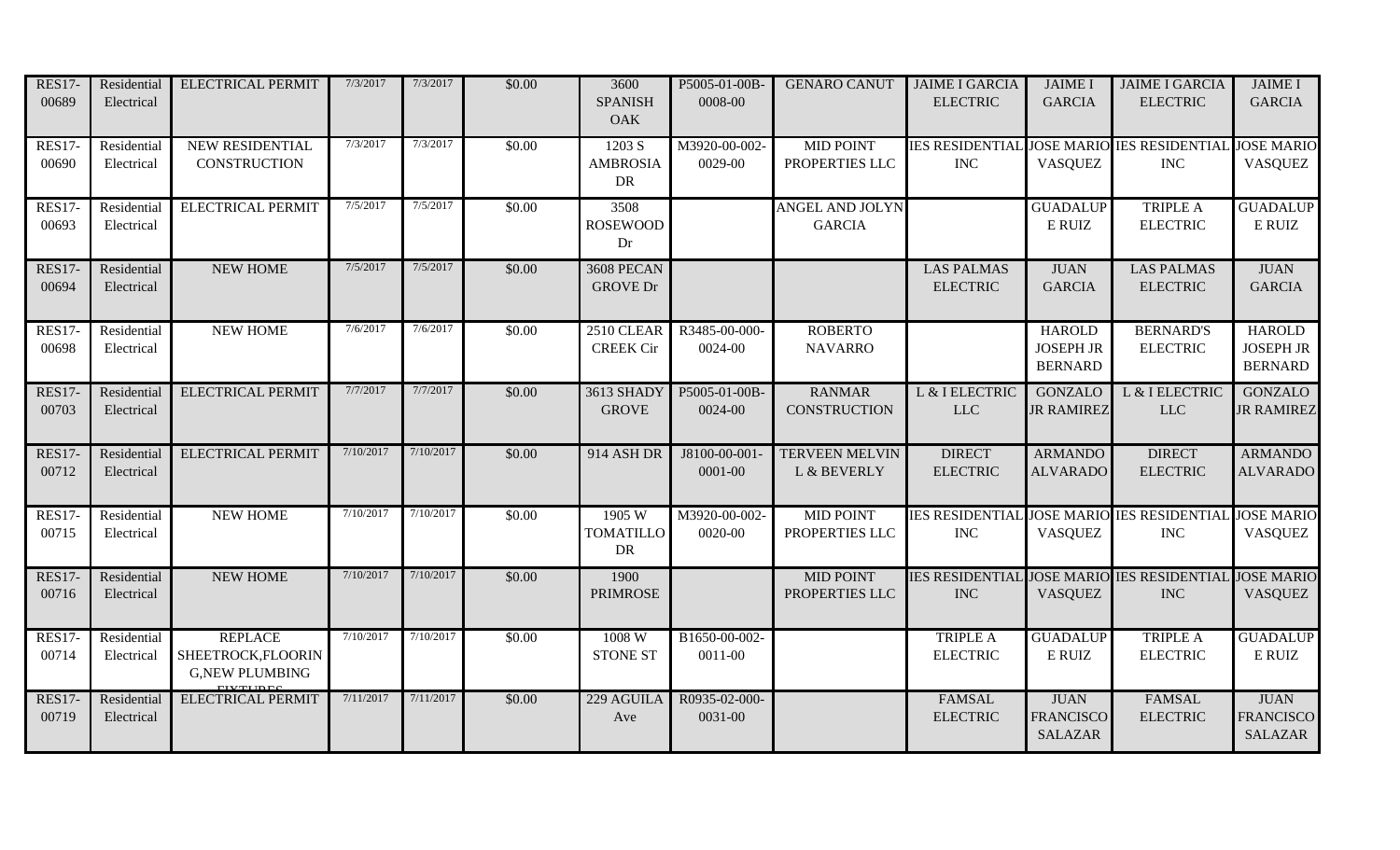| <b>RES17-</b><br>00720 | Residential<br>Electrical | <b>INSTALL 4 LIGHTS</b>  | 7/11/2017 | 7/11/2017 | \$0.00 | 103 W<br><b>CHAPARRAL</b>                    | C4000-00-000-<br>0007-00            | <b>BLESSINGTON</b><br>THOMAS M &<br><b>TERRY E</b> | M & S ELECTRIC                       | <b>MIGUEL</b><br><b>OROCIO</b>         | M & S ELECTRIC                                                 | <b>MIGUEL</b><br><b>OROCIO</b>   |
|------------------------|---------------------------|--------------------------|-----------|-----------|--------|----------------------------------------------|-------------------------------------|----------------------------------------------------|--------------------------------------|----------------------------------------|----------------------------------------------------------------|----------------------------------|
| <b>RES17-</b><br>00733 | Residential<br>Electrical | <b>ELECTRICAL</b>        | 7/13/2017 | 7/13/2017 | \$0.00 | 1503 ZINNIA<br><b>St</b>                     |                                     | <b>MELISSA</b><br><b>CASTILLO</b>                  | <b>ADAME</b><br><b>ELECTRIC</b>      | <b>DANIEL</b><br><b>ADAME</b>          | <b>ADAME</b><br><b>ELECTRIC</b>                                | <b>DANIEL</b><br><b>ADAME</b>    |
| <b>RES17-</b><br>00735 | Residential<br>Electrical | <b>ELECTRICAL PERMIT</b> | 7/14/2017 | 7/14/2017 | \$0.00 | 600 S<br><b>BRIDGE</b><br>AVE, Unit 315      | W3800-00-640-<br>0000-08            | <b>DITTBURNER</b><br><b>LARRY</b>                  |                                      | <b>JAVIER DE</b><br>LA O               | JAVIER DE LA O                                                 |                                  |
| <b>RES17-</b><br>00736 | Residential<br>Electrical | <b>ELECTRICAL PERMIT</b> | 7/14/2017 | 7/14/2017 | \$0.00 | 600 S<br><b>BRIDGE</b><br>AVE, Unit 324      | W3800-00-640-<br>0000-08            | <b>DITTBURNER</b><br><b>LARRY</b>                  | <b>JAVIER DE LA O</b>                | <b>JAVIER DE</b><br>LA O               | JAVIER DE LA O                                                 |                                  |
| <b>RES17-</b><br>00737 | Residential<br>Electrical | <b>ELECTRICAL PERMIT</b> | 7/14/2017 | 7/14/2017 | \$0.00 | 600 S<br><b>BRIDGE</b><br>AVE, Unit 327      | W3800-00-640-<br>0000-08            | <b>DITTBURNER</b><br><b>LARRY</b>                  | <b>JAVIER DE LA O</b>                | <b>JAVIER DE</b><br>LA O               | <b>JAVIER DE LA O</b>                                          |                                  |
| <b>RES17-</b><br>00748 | Residential<br>Electrical | <b>ELECTRICAL</b>        | 7/18/2017 | 7/18/2017 | \$0.00 |                                              | 3308 HURON W4292-00-000-<br>0096-00 |                                                    |                                      | <b>CESAR</b><br><b>SOLANO</b>          | <b>RAINBOW</b><br><b>ELECTRIC</b>                              | <b>VALENTIN</b><br>L SANCHEZ     |
| <b>RES17-</b><br>00754 | Residential<br>Electrical | <b>ELECTRICAL</b>        | 7/19/2017 | 7/19/2017 | \$0.00 | 701 W 9TH St                                 |                                     |                                                    |                                      | <b>GEORGE</b><br><b>GARZA</b>          | <b>FIVE STAR</b><br><b>ELECTRICAL &amp;</b><br><b>LIGHTING</b> | <b>RAUL</b><br>VILLAREAL         |
| <b>RES17-</b><br>00756 | Residential<br>Electrical | <b>ELECTRICAL PERMIT</b> | 7/20/2017 | 7/20/2017 | \$0.00 | 1015 VILLAS<br><b>DEL NORTE</b><br><b>ST</b> | V3810-00-000-<br>0025-00            | PENA JASON O                                       | <b>VILLANUEVA</b><br><b>ELECTRIC</b> | <b>FRANKD</b><br><b>VILLANUEV</b><br>A | <b>VILLANUEVA</b><br><b>ELECTRIC</b>                           | <b>FRANKD</b><br>VILLANUEV<br>A  |
| <b>RES17-</b><br>00776 | Residential<br>Electrical | <b>ELECTRICAL</b>        | 7/24/2017 | 7/24/2017 | \$0.00 | 601 E 16TH<br>ST, Apt A                      | K6900-00-002-<br>0004-00            | <b>NORIEGA NORA R</b><br>& R BALDERAS              |                                      | <b>SANDRA</b><br><b>HERNANDE</b><br>Z  |                                                                |                                  |
| <b>RES17-</b><br>00777 | Residential<br>Electrical | <b>ELECTRICAL</b>        | 7/24/2017 | 7/24/2017 | \$0.00 | 1008 W<br><b>STONE ST</b>                    | B1650-00-002-<br>0011-00            | MOORE JUANITA A                                    |                                      | <b>JUAN</b><br><b>CANTU</b>            | <b>TRIPLE A</b><br><b>ELECTRIC</b>                             | <b>GUADALUP</b><br>E RUIZ        |
| <b>RES17-</b><br>00784 | Residential<br>Electrical | <b>ELECTRICAL PERMIT</b> | 7/25/2017 | 7/25/2017 | \$0.00 | 902 NATALIE<br><b>ST</b>                     | B3985-00-000-<br>0004-00            | <b>BRATLEY HASOM</b><br><b>LAMAR</b>               | <b>GUAJARDO</b><br><b>ELECTRIC</b>   | <b>JAVIER</b><br><b>GUAJARDO</b>       | <b>GUAJARDO</b><br><b>ELECTRIC</b>                             | <b>JAVIER</b><br><b>GUAJARDO</b> |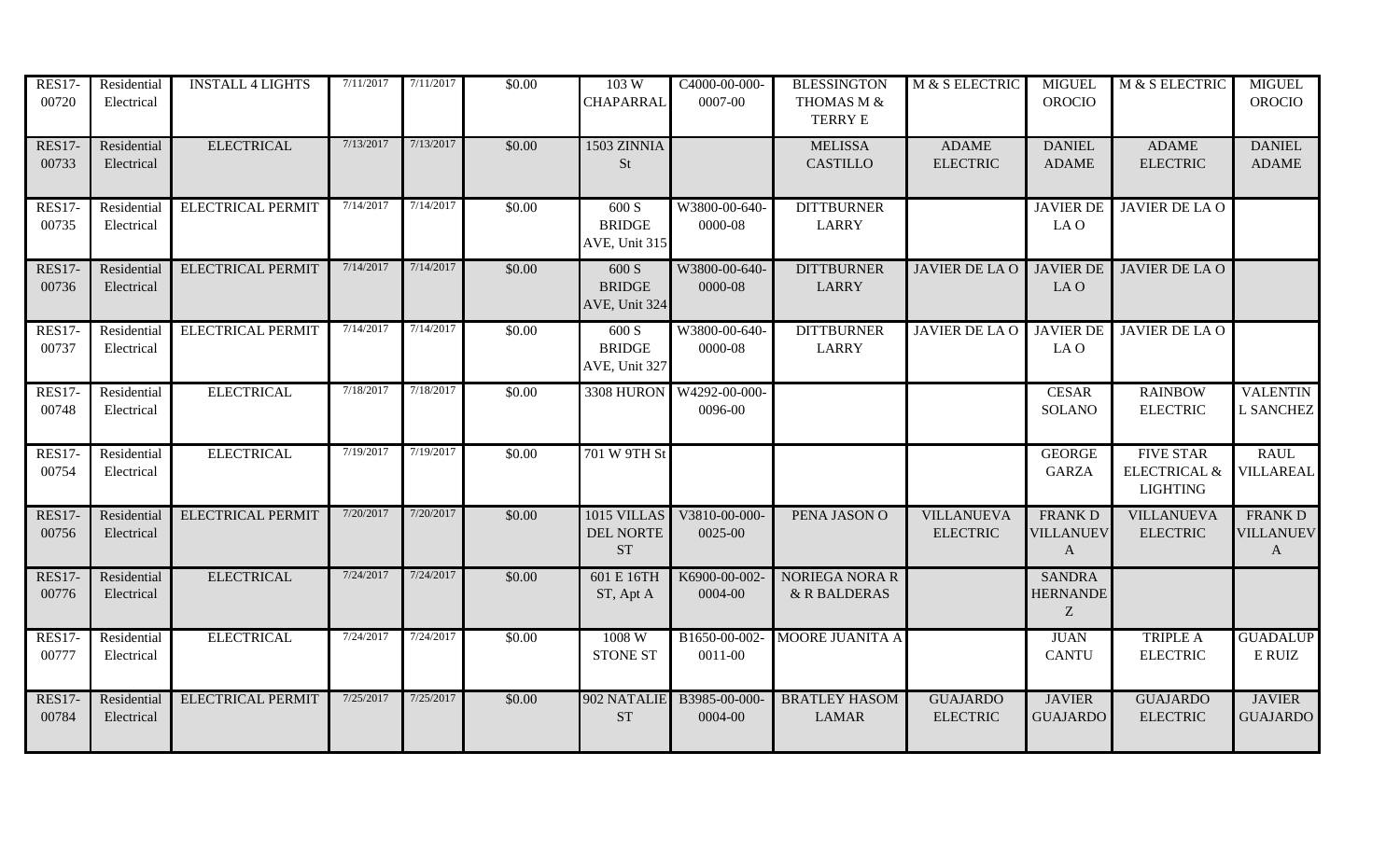| <b>RES17-</b><br>00791 | Residential<br>Electrical | <b>ELECTRICAL PERMIT</b> | 7/27/2017 | 7/27/2017 | \$0.00     | 318 E 18TH<br>St, Unit<br>41,42,43      | V3625-00-000-<br>0020-00                 | RST TEXAS REAL<br><b>ESTATE LP</b>                             |                                                    | <b>JAVIER</b><br><b>ALVARADO</b>              | <b>SOUTH TEXAS</b><br><b>ELECTRICAL</b><br><b>SYSTEMS</b>                       | <b>JAVIER</b><br><b>ALVARADO</b>              |
|------------------------|---------------------------|--------------------------|-----------|-----------|------------|-----------------------------------------|------------------------------------------|----------------------------------------------------------------|----------------------------------------------------|-----------------------------------------------|---------------------------------------------------------------------------------|-----------------------------------------------|
| <b>RES17-</b><br>00792 | Residential<br>Electrical | <b>ELECTRICAL PERMIT</b> | 7/28/2017 | 7/28/2017 | \$0.00     | 1722 S MISTY<br>Ln                      | S4847-01-001-<br>0022-00                 | <b>OLIVEBAUM</b><br><b>JAMES &amp; ELIDA DE</b><br><b>LEON</b> | <b>TRIPLE A</b><br><b>ELECTRIC</b>                 | <b>GUADALUP</b><br>E RUIZ                     | <b>TRIPLE A</b><br><b>ELECTRIC</b>                                              | <b>GUADALUP</b><br>E RUIZ                     |
| <b>RES17-</b><br>00793 | Residential<br>Electrical | <b>ELECTRICAL PERMIT</b> | 7/28/2017 | 7/28/2017 | \$0.00     | <b>502 S IOWA</b><br><b>AVE</b>         | W2300-00-044-<br>0002-00                 | YBARRA DAVID C<br>& DORA A                                     | <b>TRIPLE A</b><br><b>ELECTRIC</b>                 | <b>GUADALUP</b><br>E RUIZ                     | <b>TRIPLE A</b><br><b>ELECTRIC</b>                                              | <b>GUADALUP</b><br>E RUIZ                     |
| <b>RES17-</b><br>00794 | Residential<br>Electrical | <b>RECONNECT</b>         | 7/28/2017 | 7/28/2017 | \$0.00     | 201 E 11TH St                           | M6700-00-003-<br>0009-00                 | <b>ELIZALDE</b><br><b>MINERVAR</b>                             |                                                    | <b>ROBERT</b><br><b>ELIZALDE</b>              |                                                                                 |                                               |
| <b>RES17-</b><br>00798 | Residential<br>Electrical | <b>NEW HOME</b>          | 7/31/2017 | 7/31/2017 | \$0.00     | 3526 OAK<br><b>PRESERVE</b>             | P5005-01-00A<br>0014-00                  | <b>GENARO CANTU</b>                                            |                                                    | <b>JAIME I</b><br><b>GARCIA</b>               | <b>JAIME I GARCIA</b><br><b>ELECTRIC</b>                                        | <b>JAIME I</b><br><b>GARCIA</b>               |
| <b>RES17-</b><br>00695 | Residential<br>Mechanical | <b>NEW HOME</b>          | 7/5/2017  | 7/5/2017  | \$2,500.00 | 3600<br><b>SPANISH</b><br>OAK           | P5005-01-00B-<br>0008-00                 | <b>GENARO CANUT</b>                                            | <b>J'S AIR</b><br><b>CONDITIONING</b><br>& HEATING | <b>JUAN J</b>                                 | <b>J'S AIR</b><br><b>GONZALEZ CONDITIONING &amp; GONZALEZ</b><br><b>HEATING</b> | <b>JUAN J</b>                                 |
| <b>RES17-</b><br>00710 | Residential<br>Mechanical | <b>NEW HOME</b>          | 7/10/2017 | 7/10/2017 | \$3,800.00 | 229 AGUILA<br>Ave                       | R0935-02-000-<br>0031-00                 |                                                                | 4 SEASONS A/C                                      | <b>HECTOR</b><br><b>TREVINO</b>               | 4 SEASONS A/C                                                                   | <b>HECTOR</b><br><b>TREVINO</b>               |
| <b>RES17-</b><br>00730 | Residential<br>Mechanical | MECHANICAL PERMIT        | 7/13/2017 | 7/13/2017 | \$6,200.00 | 3613 SHADY<br><b>GROVE</b>              | P5005-01-00B-<br>0024-00                 | <b>RANMAR</b><br><b>CONSTRUCTION</b>                           | C & C COOLER<br><b>BY DESIGN</b>                   | <b>FRANCISCO</b><br><b>NAVARRO</b>            | C & C COOLER<br><b>BY DESIGN</b>                                                | <b>FRANCISCO</b><br><b>NAVARRO</b>            |
| <b>RES17-</b><br>00743 | Residential<br>Mechanical | <b>MECHANICAL PERMIT</b> | 7/17/2017 | 7/17/2017 | \$4,000.00 | 1905 W<br><b>TOMATILLO</b><br><b>DR</b> | M3920-00-002-<br>0020-00                 | <b>MID POINT</b><br>PROPERTIES LLC                             | E AND E AIR<br>CONDITIONING<br><b>INC</b>          | <b>ARMANDO</b><br><b>PICHARDO</b>             | E AND E AIR<br>CONDITIONING<br><b>INC</b>                                       | <b>ARMANDO</b><br><b>PICHARDO</b>             |
| <b>RES17-</b><br>00747 | Residential<br>Mechanical | MECHANICAL PERMIT        | 7/17/2017 | 7/17/2017 | \$1,800.00 | 111 ZAMORA<br><b>AVE</b>                | $\overline{G}9100 - 00 - 004$<br>0029-00 | <b>JOSE VILLAGOMEZ</b>                                         | <b>JC AIR</b>                                      | <b>JESUS</b><br><b>JAVIER</b><br><b>GARZA</b> | <b>JC AIR</b>                                                                   | <b>JESUS</b><br><b>JAVIER</b><br><b>GARZA</b> |
| <b>RES17-</b><br>00755 | Residential<br>Mechanical | MECHANICAL               | 7/20/2017 | 7/20/2017 | \$2,500.00 | 3308 HURON                              | W4292-00-000-<br>0096-00                 |                                                                |                                                    | <b>CESAR</b><br><b>SOLANO</b>                 | <b>COMPLETE</b><br><b>MAINTENANCE</b><br><b>SERVICES</b>                        | <b>CESAR</b><br><b>SOLANO</b>                 |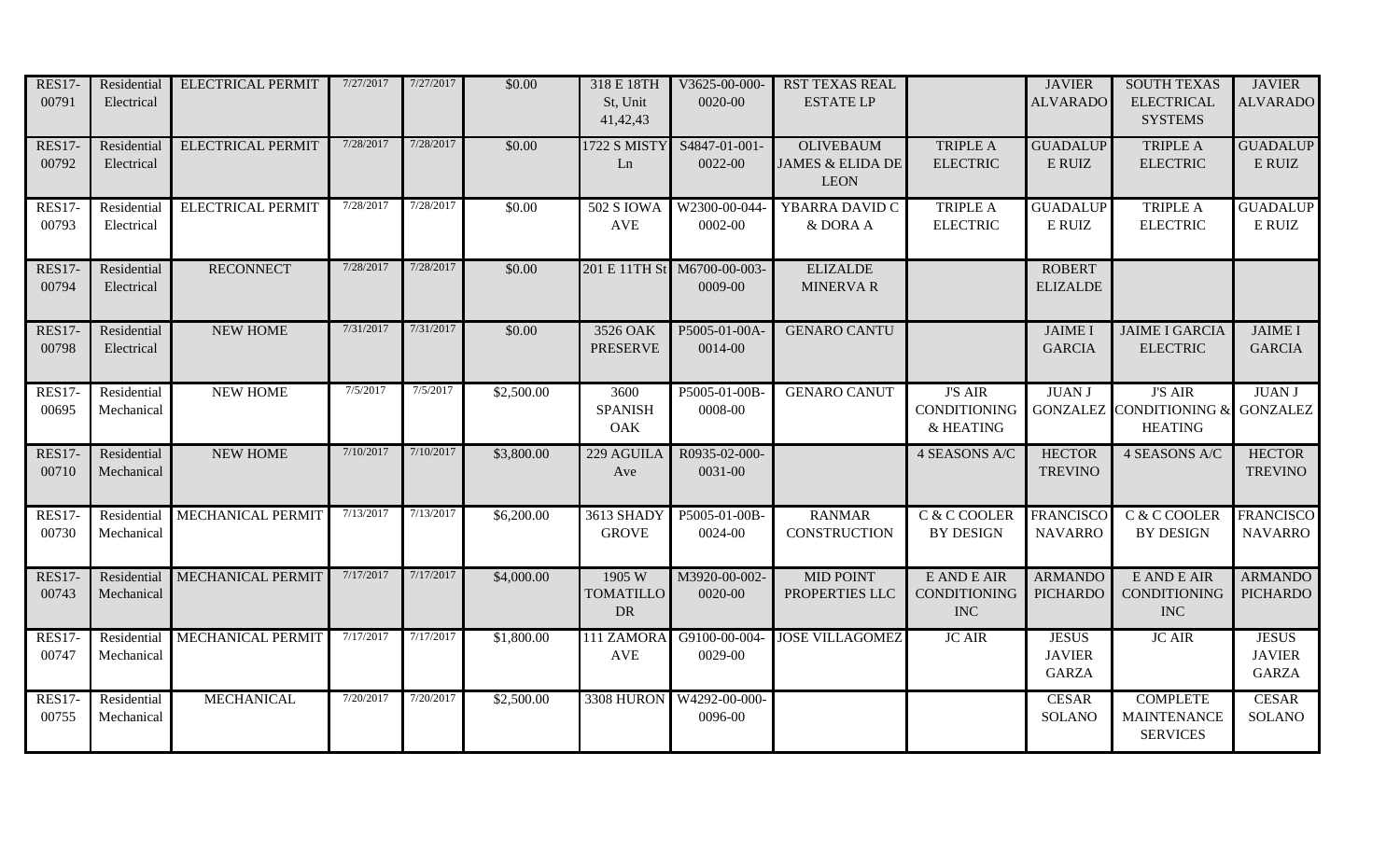| <b>RES17-</b><br>00759 | Residential<br>Mechanical         | <b>MECHANICAL</b>        | 7/20/2017 | 7/20/2017 | \$16,000.00  | 1413<br><b>WILDWOOD</b><br><b>DR</b>  | 0087-00                  | W4290-03-000- HUGHES WILLIAM ABEL'S HEATING ABEL CRUZ ABEL'S HEATING ABEL CRUZ<br>J & BETTY | <b>AND AIR</b><br><b>CONDITIONING</b>              |                                  | <b>AND AIR</b><br><b>CONDITIONING</b>                                |                                         |
|------------------------|-----------------------------------|--------------------------|-----------|-----------|--------------|---------------------------------------|--------------------------|---------------------------------------------------------------------------------------------|----------------------------------------------------|----------------------------------|----------------------------------------------------------------------|-----------------------------------------|
| <b>RES17-</b><br>00765 | Residential<br>Mechanical         | <b>MECHANICAL</b>        | 7/20/2017 | 7/20/2017 | \$3,200.00   | 2900<br><b>THICKET</b>                |                          | <b>JUAN M GARCIA</b>                                                                        | <b>FAST AIR</b>                                    | <b>CARLA</b><br><b>BELTRAN</b>   | <b>FAST AIR</b>                                                      | <b>CARLA</b><br><b>BELTRAN</b>          |
| <b>RES17-</b><br>00757 | Residential<br>Mechanical         | MECHANICAL PERMIT        | 7/20/2017 | 7/20/2017 | \$1,400.00   | 1008 W<br><b>STONE ST</b>             | B1650-00-002-<br>0011-00 | MOORE JUANITA A                                                                             | <b>AIN</b><br><b>MECHANICAL</b>                    | <b>ISMAEL</b><br><b>GARCIA</b>   | <b>AIN</b><br><b>MECHANICAL</b>                                      | <b>ISMAEL</b><br><b>GARCIA</b>          |
| <b>RES17-</b><br>00770 | Residential<br>Mechanical         | <b>MECHANICAL</b>        | 7/21/2017 | 7/21/2017 | \$4,800.00   | 1015 VILLAS<br>DEL NORTE<br><b>ST</b> | V3810-00-000-<br>0025-00 | PENA JASON O                                                                                |                                                    | <b>ROBERT</b><br><b>CASTILLO</b> | <b>RKS AIR LLC</b>                                                   | <b>RICARDO</b><br><b>ARGUELLA</b><br>S. |
| <b>RES17-</b><br>00767 | Residential<br>Mechanical         | <b>MECHANICAL PERMIT</b> | 7/21/2017 | 7/21/2017 | \$10,650.00  | 318 E 18TH<br>St, Unit<br>41,42,43    | V3625-00-000-<br>0020-00 | <b>RST TEXAS REAL</b><br><b>ESTATE LP</b>                                                   | <b>MAXIMUM</b><br><b>SERVICES</b>                  | PAUL<br><b>PEREZ</b>             | <b>MAXIMUM</b><br><b>SERVICES</b>                                    | <b>PAUL</b><br><b>PEREZ</b>             |
| <b>RES17-</b><br>00783 | Residential<br>Mechanical         | MECHANICAL PERMIT        | 7/25/2017 | 7/25/2017 | \$6,500.00   | 313 AMBER<br>Dr                       |                          |                                                                                             |                                                    | <b>OMAR</b><br><b>FLORES</b>     | <b>BLUE SKY</b><br><b>VENTURES</b>                                   |                                         |
| <b>RES17-</b><br>00789 | Residential<br>Mechanical         | <b>MECHANICAL</b>        | 7/27/2017 | 7/27/2017 | \$5,500.00   | 1900<br><b>PRIMROSE</b>               |                          | <b>MID POINT</b><br>PROPERTIES LLC                                                          |                                                    | <b>BENJAMIN</b><br><b>IBARRA</b> | E AND E AIR<br>CONDITIONING<br><b>INC</b>                            | <b>ARMANDO</b><br><b>PICHARDO</b>       |
| <b>RES17-</b><br>00790 | Residential<br>Mechanical         | <b>MECHANICAL PERMIT</b> | 7/27/2017 | 7/27/2017 | \$2,500.00   | 3526 OAK<br><b>PRESERVE</b>           | P5005-01-00A<br>0014-00  | <b>GENARO CANTU</b>                                                                         | <b>J'S AIR</b><br><b>CONDITIONING</b><br>& HEATING | <b>JUAN J</b>                    | <b>J'S AIR</b><br>GONZALEZ CONDITIONING & GONZALEZ<br><b>HEATING</b> | <b>JUAN J</b>                           |
| <b>RES17-</b><br>00575 | Residential<br>New or<br>Addition | <b>NEW HOME</b>          | 6/6/2017  | 7/5/2017  | \$69,790.00  | 1103<br><b>AMETHYST</b><br>Dr         | C8220-03-000-<br>0149-00 |                                                                                             |                                                    | <b>MARTIN JR</b><br>$\mathbf{A}$ | <b>VILLA DEL SOL</b><br><b>VILLANUEV CONSTRUCTION</b><br><b>LLC</b>  |                                         |
| <b>RES17-</b><br>00608 | Residential<br>New or<br>Addition | <b>NEW HOME</b>          | 6/12/2017 | 7/5/2017  | \$170,000.00 | 3508<br><b>ROSEWOOD</b><br>Dr         |                          | <b>ANGEL AND JOLYN</b><br><b>GARCIA</b>                                                     |                                                    | <b>ABIGAIL</b><br><b>HOMES</b>   |                                                                      |                                         |
| <b>RES17-</b><br>00641 | Residential<br>New or<br>Addition | <b>NEW HOME</b>          | 6/20/2017 | 7/7/2017  | \$90,000.00  | 3616<br><b>SPANISH</b><br>OAK         |                          | <b>SILVESTRE G</b><br><b>RAMIREZ</b>                                                        | D&S<br><b>CONSTRUCTION</b>                         |                                  | D&S<br><b>CONSTRUCTION</b>                                           |                                         |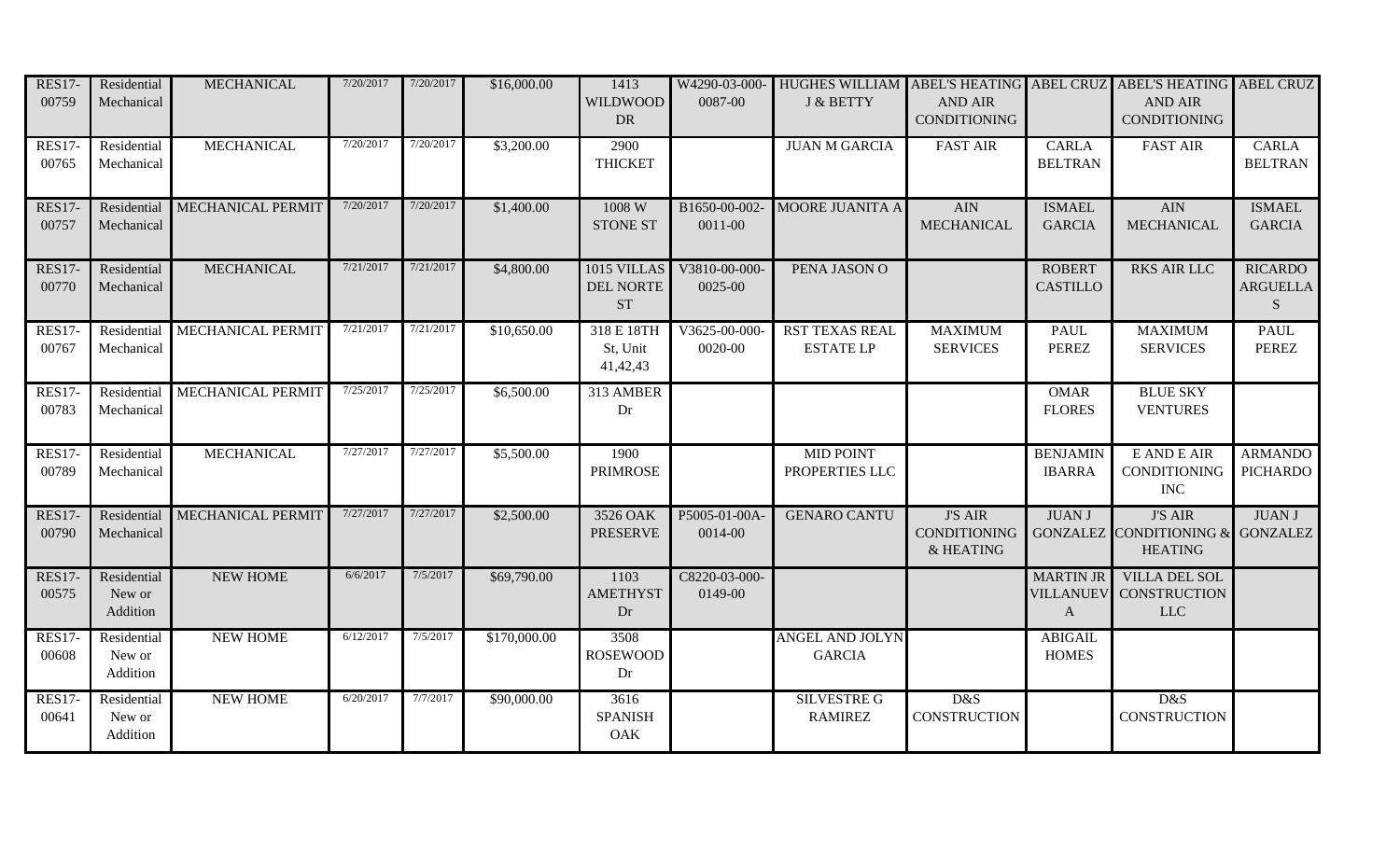| <b>RES17-</b><br>00677 | Residential<br>New or<br>Addition | NEW HOME                                                | 6/29/2017 | 7/7/2017  | \$70,000.00  | 3526 OAK<br><b>PRESERVE</b>           | P5005-01-00A-<br>0014-00 | <b>GENARO CANTU</b>                        |                                         | <b>GERNARO</b><br><b>CANTU</b>   | ${\rm G}$ & ${\rm G}{\rm C}$<br><b>CONSTRUCTION</b><br><b>INC</b> | <b>GERNARO</b><br><b>CANTU</b>     |
|------------------------|-----------------------------------|---------------------------------------------------------|-----------|-----------|--------------|---------------------------------------|--------------------------|--------------------------------------------|-----------------------------------------|----------------------------------|-------------------------------------------------------------------|------------------------------------|
| <b>RES17-</b><br>00645 | Residential<br>New or<br>Addition | <b>NEW HOME</b>                                         | 6/21/2017 | 7/10/2017 | \$102,000.00 | 2900<br><b>THICKET</b>                |                          | <b>JUAN M GARCIA</b>                       | <b>JJ HOME</b><br><b>BUILDER</b>        | <b>JUAN</b><br><b>GARCIA</b>     | <b>JJ HOME</b><br><b>BUILDER</b>                                  | <b>JUAN</b><br><b>GARCIA</b>       |
| <b>RES17-</b><br>00687 | Residential<br>New or<br>Addition | <b>NEW HOME</b>                                         | 6/30/2017 | 7/11/2017 | \$91,777.99  | 2205 W<br><b>MIMOSA DR</b>            | M3920-00-006-<br>0009-00 | <b>MID POINT</b><br>PROPERTIES LLC         |                                         | <b>BENJAMIN</b><br><b>IBARRA</b> | <b>WESTWIND</b><br><b>HOME</b>                                    | <b>BENJAMIN</b><br><b>IBARRA</b>   |
| <b>RES17-</b><br>00688 | Residential<br>New or<br>Addition | <b>METAL BUILDING</b><br>(GARAGE) FOR<br><b>STORAGE</b> | 7/3/2017  | 7/12/2017 | \$15,000.00  | 1744<br><b>CHRISTIAN</b><br><b>CT</b> | M1035-00-000<br>0023-00  | <b>ESCALON ELIAS &amp;</b><br><b>NORAE</b> |                                         | <b>ELIAS</b><br><b>ESCALON</b>   |                                                                   |                                    |
| <b>RES17-</b><br>00683 | Residential<br>New or<br>Addition | <b>NEW HOME</b>                                         | 6/30/2017 | 7/13/2017 | \$165,000.00 | 3901 TIERRA<br><b>ESCONDIDO</b>       | T5438-02-003-<br>0018-00 | <b>REYNA EZEQUIEL</b><br>JR & LIVIA        |                                         | <b>ALBERT</b><br><b>HANKS</b>    | A&M<br><b>CONSTRUCTION</b>                                        | <b>ALBERT</b><br><b>HANKS</b>      |
| <b>RES17-</b><br>00679 | Residential<br>New or<br>Addition | <b>NEW HOME</b>                                         | 6/29/2017 | 7/17/2017 | \$178,500.00 | 1202 JASPER                           | C8220-03-000-<br>0126-00 | <b>BELINDA</b><br><b>BASALDUA</b>          | <b>RRR</b><br><b>LLC</b>                | <b>NATALLI</b>                   | <b>RRR</b><br>CONSTRUCTION RODRIGUEZ CONSTRUCTION<br><b>LLC</b>   | <b>NATALLI</b><br><b>RODRIGUEZ</b> |
| <b>RES17-</b><br>00570 | Residential<br>New or<br>Addition | <b>NEW SINGLE FAMILY</b><br><b>HOME</b>                 | 6/5/2017  | 7/17/2017 | \$150,000.00 | 923<br><b>AMETHYST</b>                | C8220-02-000-<br>0054-00 | <b>JACOB AND</b><br><b>GLADYS ACEVEDO</b>  |                                         | <b>EFREN</b><br><b>RIVERA JR</b> | 10AK<br><b>CONTRACTING</b>                                        | <b>EFRAN</b><br><b>RIVERA JR</b>   |
| <b>RES17-</b><br>00702 | Residential<br>New or<br>Addition | <b>EXTENDING PORCH</b><br>3'9"X9'                       | 7/7/2017  | 7/18/2017 | \$300.00     | 220 N<br><b>REPUBLIC</b><br><b>ST</b> | S5850-00-006-<br>0027-00 | <b>DELGADO ELVA</b><br><b>ACOSTA</b>       |                                         | <b>ELVA</b><br><b>ACOSTA</b>     |                                                                   |                                    |
| <b>RES17-</b><br>00654 | Residential<br>New or<br>Addition | <b>NEW HOME</b>                                         | 6/23/2017 | 7/18/2017 | \$86,000.00  | 3521 PECAN<br><b>GROVE</b>            | P5005-01-00D-<br>0037-00 | <b>WENDY GARCIA</b>                        | <b>GUZMAN</b><br><b>CONSTRUCTION</b>    | <b>MATTHEW</b><br><b>CRUZ</b>    | <b>GUZMAN</b><br><b>CONSTRUCTION</b>                              | <b>MATTHEW</b><br><b>CRUZ</b>      |
| <b>RES17-</b><br>00681 | Residential<br>New or<br>Addition | <b>NEW HOME</b>                                         | 6/30/2017 | 7/18/2017 | \$120,000.00 | <b>505 MI VIDA</b><br><b>St</b>       | P4401-00-000-<br>0006-00 |                                            | <b>LIGHTNING</b><br><b>CONSTRUCTION</b> | <b>JAIME</b><br><b>GUERRA</b>    | <b>LIGHTNING</b><br><b>CONSTRUCTION</b>                           | <b>JAIME</b><br><b>GUERRA</b>      |
| <b>RES17-</b><br>00686 | Residential<br>New or<br>Addition | <b>NEW HOME</b>                                         | 6/30/2017 | 7/20/2017 | \$99,578.00  | 2109W<br><b>MIMOSA DR</b>             | M3920-00-006-<br>0011-00 | <b>MID POINT</b><br>PROPERTIES LLC         | <b>WESTWIND</b><br><b>HOME</b>          | <b>BENJAMIN</b><br><b>IBARRA</b> | <b>WESTWIND</b><br><b>HOME</b>                                    | <b>BENJAMIN</b><br><b>IBARRA</b>   |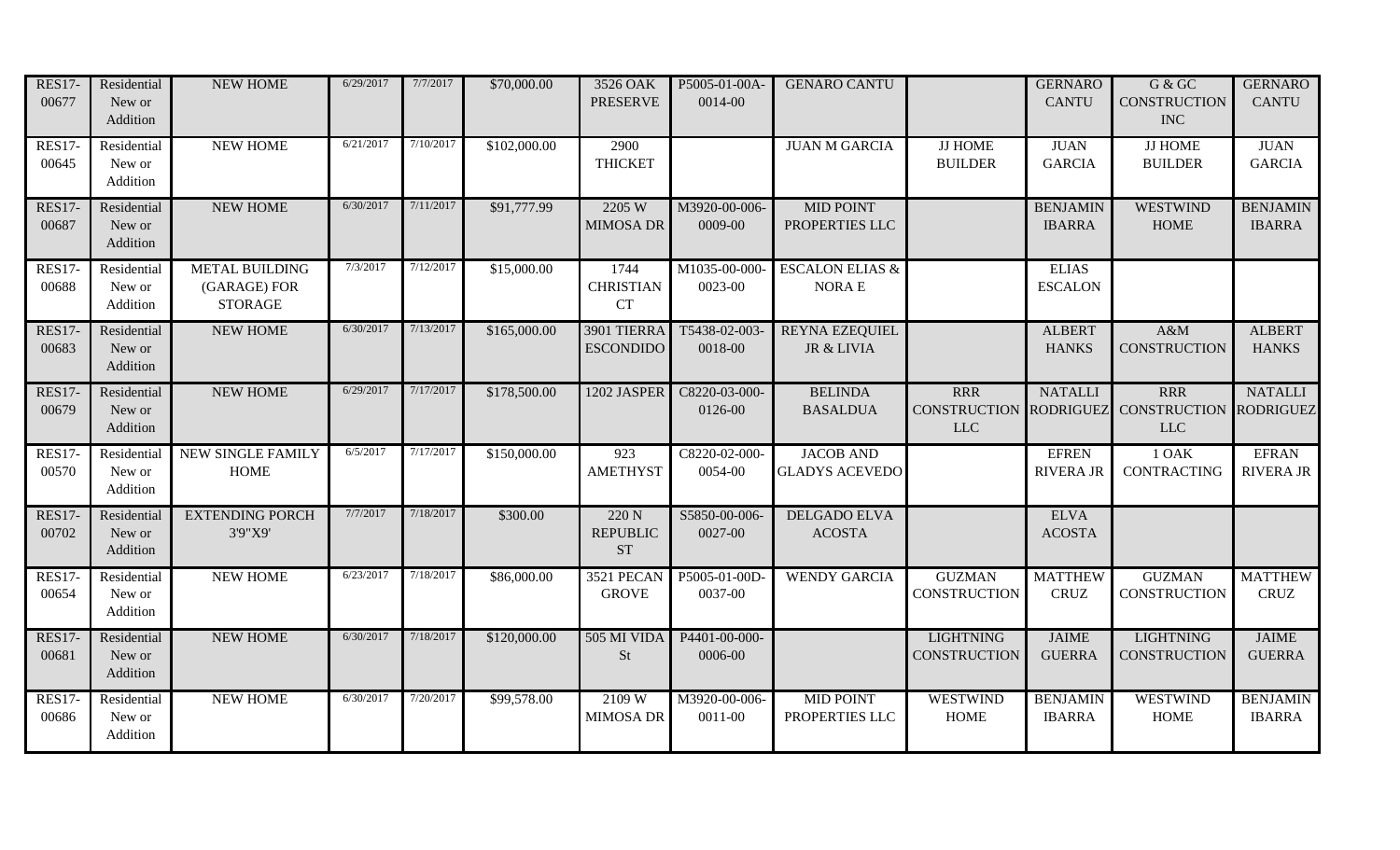| <b>RES17-</b><br>00744 | Residential<br>New or<br>Addition | NEW HOME                                   | 7/17/2017 | 7/25/2017 | \$95,000.00  | 713 TIERRA<br><b>PROMETIDA</b>          | T5432-00-000-<br>0098-00     |                                                                  | <b>LOUIS R</b><br><b>ESPARZA</b>    | <b>LOUIS R</b><br><b>ESPARZA</b>                | <b>LOUIS R</b><br><b>ESPARZA</b>              | <b>LOUIS R</b><br><b>ESPARZA</b>                |
|------------------------|-----------------------------------|--------------------------------------------|-----------|-----------|--------------|-----------------------------------------|------------------------------|------------------------------------------------------------------|-------------------------------------|-------------------------------------------------|-----------------------------------------------|-------------------------------------------------|
| <b>RES17-</b><br>00745 | Residential<br>New or<br>Addition | <b>NEW HOME</b>                            | 7/17/2017 | 7/25/2017 | \$95,000.00  | 709 TIERRA<br><b>PROMETIDA</b>          | T5432-00-000-<br>0099-00     |                                                                  | <b>LOUIS R</b><br><b>ESPARZA</b>    | <b>LOUIS R</b><br><b>ESPARZA</b>                | <b>LOUIS R</b><br><b>ESPARZA</b>              | <b>LOUIS R</b><br><b>ESPARZA</b>                |
| <b>RES17-</b><br>00746 | Residential<br>New or<br>Addition | NEW HOME                                   | 7/17/2017 | 7/25/2017 | \$95,000.00  | 705 TIERRA<br><b>PROMETIDA</b>          | T5432-00-000-<br>0100-00     |                                                                  |                                     | <b>LOUIS R</b><br><b>ESPARZA</b>                | <b>LOUIS R</b><br><b>ESPARZA</b>              | <b>LOUIS R</b><br><b>ESPARZA</b>                |
| <b>RES17-</b><br>00732 | Residential<br>New or<br>Addition | <b>NEW HOME</b>                            | 7/13/2017 | 7/26/2017 | \$160,000.00 | 1722 S MISTY<br>Ln                      | S4847-01-001-<br>0022-00     | <b>OLIVEBAUM</b><br>JAMES & ELIDA DE CUSTOM HOMES<br><b>LEON</b> | <b>ABIGAIL</b>                      | <b>JUAN</b><br><b>CHAVEZ</b>                    | <b>ABIGAIL</b><br><b>CUSTOM HOMES</b>         | <b>JUAN</b><br><b>CHAVEZ</b>                    |
| <b>RES17-</b><br>00762 | Residential<br>New or<br>Addition | <b>NEW HOME</b>                            | 7/20/2017 | 7/27/2017 | \$97,000.00  | 712 TIERRA<br><b>PROMETIDA</b>          | T5432-00-000-<br>0009-00     |                                                                  |                                     | <b>MARIA</b><br><b>ELENA</b><br><b>OROZCO</b>   | <b>KIM-MAR</b><br>CONSTRUCTION,<br><b>LLC</b> |                                                 |
| <b>RES17-</b><br>00706 | Residential<br>New or<br>Addition | <b>REPLACE ROOF &amp;</b><br><b>SOFFIT</b> | 7/7/2017  | 7/27/2017 | \$7,500.00   | 201<br><b>MEADOW</b><br><b>LARK CIR</b> | W4350-00-003-<br>0013-00     | <b>MARTINEZ</b><br><b>MANUEL JR</b>                              |                                     | <b>MANUEL</b><br><b>MARTINEZ</b>                |                                               |                                                 |
| <b>RES17-</b><br>00729 | Residential<br>New or<br>Addition | <b>NEW HOME</b>                            | 7/13/2017 | 7/31/2017 | \$115,000.00 | 3900<br><b>SPANISH</b><br>OAK Dr        | P5005-02-00G-<br>0004-00     |                                                                  | <b>FRONTERA</b><br><b>HOMES LLC</b> | <b>JACK</b><br><b>KENDALL</b><br><b>POLLOCK</b> | <b>FRONTERA</b><br>HOMES LLC                  | <b>JACK</b><br><b>KENDALL</b><br><b>POLLOCK</b> |
| <b>RES17-</b><br>00734 | Residential<br>New or<br>Addition | <b>NEW HOME</b>                            | 7/14/2017 | 7/31/2017 | \$37,500.00  | 609 N<br>LOUISIANA                      | P6700-00-008-<br>$0001 - 00$ | <b>LUERA ANGELICA</b><br>& SEVERO LUERA<br><b>JR</b>             |                                     | <b>SEVERO JR</b><br><b>LUERA</b>                |                                               |                                                 |
| <b>RES17-</b><br>00723 | Residential<br>New or<br>Addition | <b>NEW HOME - RENEW</b><br>PERMIT #1600082 | 7/12/2017 | 7/31/2017 | \$3,000.00   | <b>1009 SPEAR</b>                       | M4154-02-000-<br>0031-00     | <b>RODOLFO REYES</b>                                             |                                     | <b>RODOLFO</b><br><b>REYES</b>                  |                                               |                                                 |
| <b>RES17-</b><br>00691 | Residential<br>Plumbing           | PLUMBING PERMIT                            | 7/3/2017  | 7/3/2017  | \$0.00       | 2410 E 11TH<br><b>ST</b>                | K1500-00-002-<br>0006-00     | <b>RANGEL LUIS &amp;</b><br><b>SOCORRO</b>                       |                                     | <b>EXIQUIO</b><br><b>CORONADO</b>               | <b>CORONADO</b><br><b>PLUMBING</b>            | <b>EXIQUIO</b><br><b>CORONADO</b>               |
| <b>RES17-</b><br>00701 | Residential<br>Plumbing           | PLUMBING PERMIT                            | 7/7/2017  | 7/7/2017  | \$0.00       | 318 E 18TH<br>St, Unit 50,51            | V3625-00-000-<br>$0001 - 00$ | <b>RST TEXAS REAL</b><br><b>ESTATE LP</b>                        | <b>VALDEZ</b><br><b>PLUMBING</b>    | <b>ANIBAL</b><br><b>VALDEZ</b>                  | <b>VALDEZ</b><br><b>PLUMBING</b>              | <b>ANIBAL</b><br><b>VALDEZ</b>                  |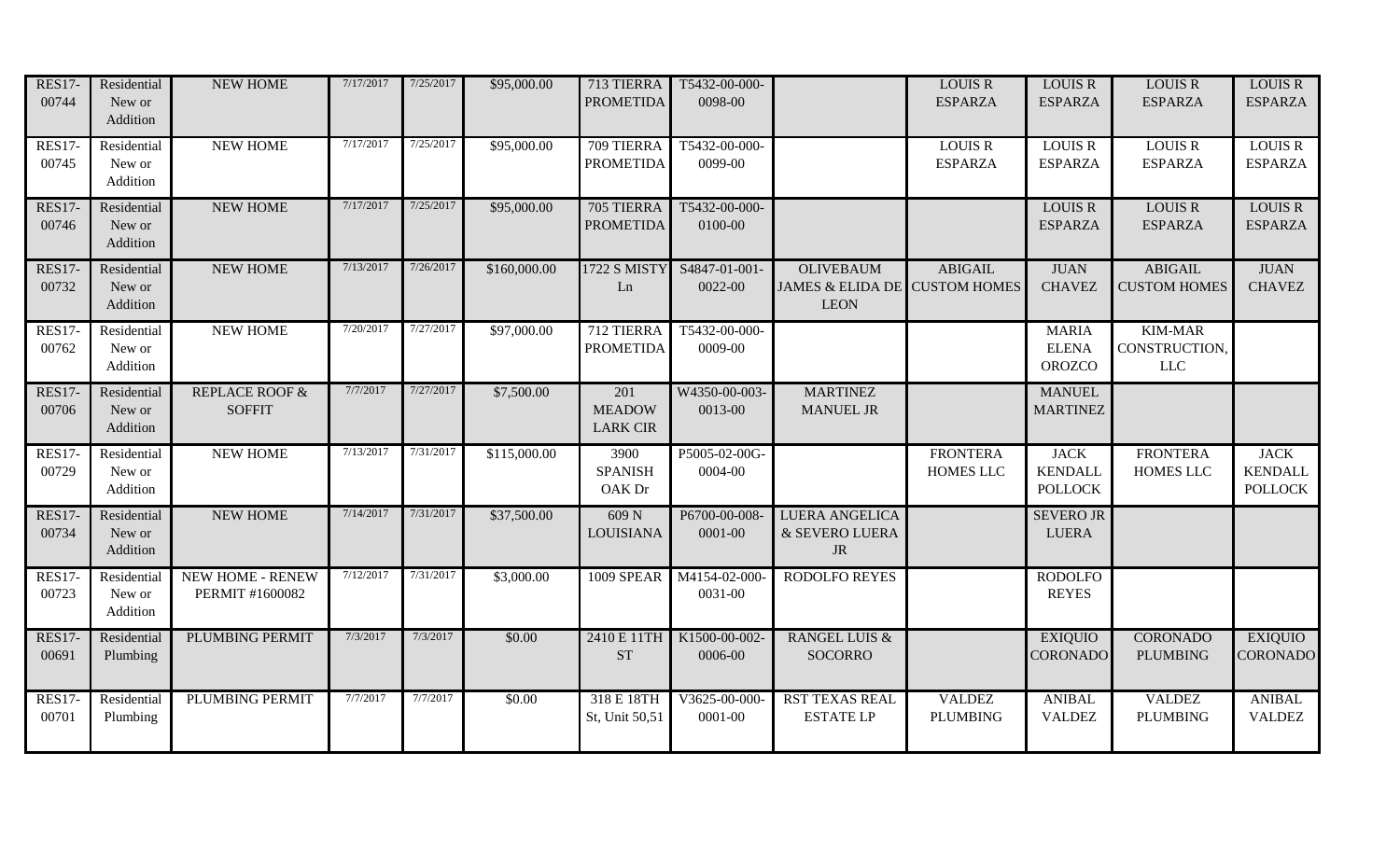| <b>RES17-</b><br>00704 | Residential<br>Plumbing | PLUMBING PERMIT                           | 7/7/2017  | 7/7/2017  | \$0.00 | 219 MARTHA<br><b>ST</b>              | B0350-00-001-<br>0001-00 | DE LOS SANTOS<br><b>MARGARITO ETAL</b>      | <b>CORONADO</b><br><b>PLUMBING</b>                    | <b>EXIQUIO</b><br><b>CORONADO</b>     | <b>CORONADO</b><br><b>PLUMBING</b>                    | <b>EXIQUIO</b><br><b>CORONADO</b>     |
|------------------------|-------------------------|-------------------------------------------|-----------|-----------|--------|--------------------------------------|--------------------------|---------------------------------------------|-------------------------------------------------------|---------------------------------------|-------------------------------------------------------|---------------------------------------|
| <b>RES17-</b><br>00707 | Residential<br>Plumbing | <b>GAS LINE REPAIR</b>                    | 7/10/2017 | 7/10/2017 | \$0.00 | 202<br><b>SOUTHGATE</b><br>$\rm CIR$ | S4847-01-002-<br>0004-00 | <b>GUTIERREZ</b><br>ARMANDO I &<br>PAMELA C | <b>MIKE'S</b><br>PLUMBING &<br><b>ELECTRICAL INC</b>  | <b>KRISTOPHE</b><br><b>RLOSOYA</b>    | <b>MIKE'S</b><br>PLUMBING &<br><b>ELECTRICAL INC</b>  | <b>KRISTOPHE</b><br>R LOSOYA          |
| <b>RES17-</b><br>00711 | Residential<br>Plumbing | <b>NEW HOME</b>                           | 7/10/2017 | 7/10/2017 | \$0.00 | 2900<br><b>THICKET</b>               |                          | <b>JUAN M GARCIA</b>                        | <b>JM PLUMBING</b>                                    | <b>JUAN</b><br><b>GARCIA</b>          | <b>JM PLUMBING</b>                                    | <b>JUAN</b><br><b>GARCIA</b>          |
| <b>RES17-</b><br>00708 | Residential<br>Plumbing | <b>PLUMBING PERMIT</b>                    | 7/10/2017 | 7/10/2017 | \$0.00 | 3526 OAK<br><b>PRESERVE</b>          | P5005-01-00A<br>0014-00  | <b>GENARO CANTU</b>                         | <b>CESAR</b><br><b>VILLAREAL INC</b>                  | <b>CESAR</b><br><b>VILLARREA</b><br>L | <b>CESAR</b><br><b>VILLAREAL INC</b>                  | <b>CESAR</b><br><b>VILLARREA</b><br>L |
| <b>RES17-</b><br>00721 | Residential<br>Plumbing | <b>VILLA ESCONDIDA PH</b><br>III - #48,49 | 7/11/2017 | 7/11/2017 | \$0.00 | 318 E 18TH<br>St, Unit 48,49         | V3625-00-000-<br>0001-00 | <b>RST TEXAS REAL</b><br><b>ESTATE LP</b>   | <b>VALDEZ</b><br><b>PLUMBING</b>                      | <b>ANIBAL</b><br><b>VALDEZ</b>        | <b>VALDEZ</b><br><b>PLUMBING</b>                      | <b>ANIBAL</b><br><b>VALDEZ</b>        |
| <b>RES17-</b><br>00722 | Residential<br>Plumbing | <b>GAS TEST</b>                           | 7/12/2017 | 7/12/2017 | \$0.00 | 404 N CEDRO<br><b>ST</b>             | N7700-00-003-<br>0008-00 | <b>MORALES</b><br><b>RAQUENEL</b>           | <b>VALDEZ</b><br><b>PLUMBING</b>                      | <b>ANIBAL</b><br><b>VALDEZ</b>        | <b>VALDEZ</b><br><b>PLUMBING</b>                      | <b>ANIBAL</b><br><b>VALDEZ</b>        |
| <b>RES17-</b><br>00726 | Residential<br>Plumbing | <b>NEW HOME</b>                           | 7/12/2017 | 7/12/2017 | \$0.00 | 2205 W<br><b>MIMOSA DR</b>           | M3920-00-006-<br>0009-00 | <b>MID POINT</b><br>PROPERTIES LLC          | <b>CESAR</b><br><b>VILLAREAL INC</b>                  | <b>CESAR</b><br><b>VILLARREA</b><br>L | <b>CESAR</b><br><b>VILLAREAL INC</b>                  | <b>CESAR</b><br><b>VILLARREA</b><br>L |
| <b>RES17-</b><br>00727 | Residential<br>Plumbing | <b>PLUMBING PERMIT</b>                    | 7/13/2017 | 7/13/2017 | \$0.00 | 1503 ZINNIA<br><b>St</b>             |                          | <b>MELISSA</b><br><b>CASTILLO</b>           | <b>VICTORIA</b><br><b>PLUMBING</b><br><b>PROJECTS</b> | <b>LUCIO</b><br><b>VASQUEZ</b>        | <b>VICTORIA</b><br><b>PLUMBING</b><br><b>PROJECTS</b> | <b>LUCIO</b><br><b>VASQUEZ</b>        |
| <b>RES17-</b><br>00728 | Residential<br>Plumbing | <b>PLUMBING PERMIT</b>                    | 7/13/2017 | 7/13/2017 | \$0.00 | 3508<br><b>ROSEWOOD</b><br>Dr        |                          | <b>ANGEL AND JOLYN</b><br><b>GARCIA</b>     |                                                       | <b>ABIGAIL</b><br><b>HOMES</b>        | <b>R &amp; R PLUMBING</b>                             | <b>RENE</b><br><b>ROCHA</b>           |
| <b>RES17-</b><br>00738 | Residential<br>Plumbing | <b>NEW HOME</b>                           | 7/14/2017 | 7/14/2017 | \$0.00 | 3901 TIERRA<br><b>ESCONDIDO</b>      | T5438-02-003-<br>0018-00 | <b>REYNA EZEQUIEL</b><br>JR & LIVIA         | <b>BAZAN'S</b><br><b>PLUMBING</b>                     | <b>DAVID</b><br><b>BAZAN</b>          | <b>BAZAN'S</b><br><b>PLUMBING</b>                     | <b>DAVID</b><br><b>BAZAN</b>          |
| <b>RES17-</b><br>00740 | Residential<br>Plumbing | PLUMBING PERMIT                           | 7/14/2017 | 7/14/2017 | \$0.00 | 3100<br><b>ROSEMARY</b>              |                          | <b>BLANCO</b><br><b>ENTERPRISES LTD</b>     | <b>RAMOS PLUBING</b>                                  | <b>RAMOS JR</b><br><b>ALBERTO</b>     | <b>RAMOS PLUBING</b>                                  | <b>RAMOS JR</b><br><b>ALBERTO</b>     |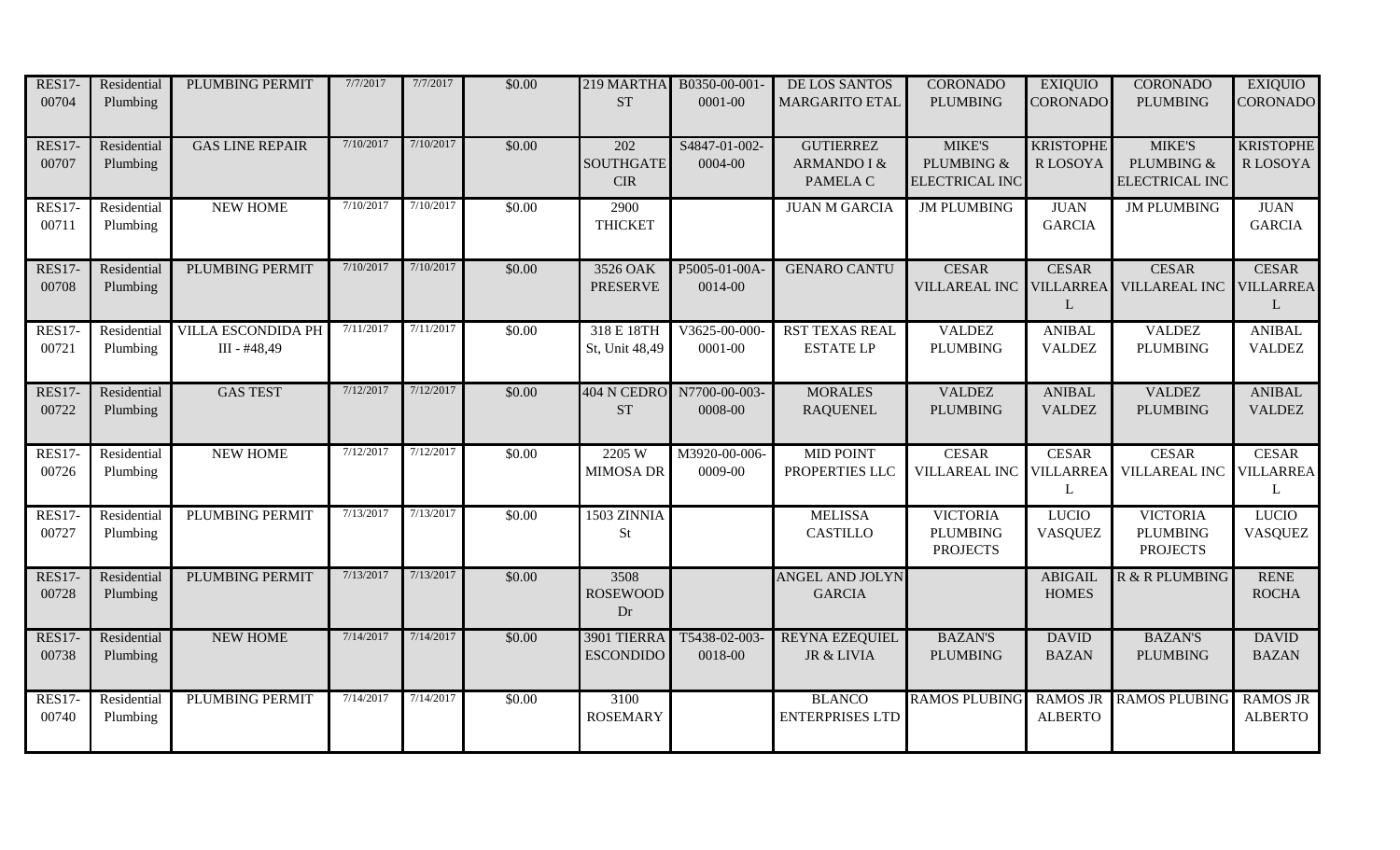| <b>RES17-</b><br>00741 | Residential<br>Plumbing | <b>PLUMBING</b>        | 7/17/2017 | 7/17/2017 | \$0.00 | 111 ZAMORA<br><b>AVE</b>      | 0029-00                  | G9100-00-004- JOSE VILLAGOMEZ             | SAENZ S&S<br>PLUMBING CO                | <b>SERGIO JR</b><br><b>SAENZ</b>                  | SAENZ S&S<br>PLUMBING CO             | <b>SERGIO JR</b><br><b>SAENZ</b>                  |
|------------------------|-------------------------|------------------------|-----------|-----------|--------|-------------------------------|--------------------------|-------------------------------------------|-----------------------------------------|---------------------------------------------------|--------------------------------------|---------------------------------------------------|
| <b>RES17-</b><br>00750 | Residential<br>Plumbing | <b>PLUMBING PERMIT</b> | 7/18/2017 | 7/18/2017 | \$0.00 | 1202 JASPER                   | C8220-03-000-<br>0126-00 | <b>BELINDA</b><br><b>BASALDUA</b>         | J ELIZONDO<br>PLUMBING LLC              | <b>JESUS ELOY</b><br><b>ELIZONGO</b><br><b>JR</b> | J ELIZONDO<br>PLUMBING LLC           | <b>JESUS ELOY</b><br><b>ELIZONGO</b><br><b>JR</b> |
| <b>RES17-</b><br>00751 | Residential<br>Plumbing | PLUMBING PERMIT        | 7/18/2017 | 7/18/2017 | \$0.00 | 1103<br><b>AMETHYST</b><br>Dr | C8220-03-000-<br>0149-00 |                                           | J ELIZONDO<br>PLUMBING LLC              | <b>JESUS ELOY</b><br><b>ELIZONGO</b><br><b>JR</b> | <b>J ELIZONDO</b><br>PLUMBING LLC    | <b>JESUS ELOY</b><br><b>ELIZONGO</b><br><b>JR</b> |
| <b>RES17-</b><br>00753 | Residential<br>Plumbing | <b>PLUMBING</b>        | 7/19/2017 | 7/19/2017 | \$0.00 | 923<br><b>AMETHYST</b>        | C8220-02-000-<br>0054-00 | <b>JACOB AND</b><br><b>GLADYS ACEVEDO</b> |                                         | <b>EFREN</b><br><b>RIVERA JR</b>                  | <b>RAMOS PLUBING</b>                 | <b>RAMOS JR</b><br><b>ALBERTO</b>                 |
| <b>RES17-</b><br>00760 | Residential<br>Plumbing | <b>PLUMBING</b>        | 7/20/2017 | 7/20/2017 | \$0.00 | 701 W 9TH St                  |                          |                                           |                                         | <b>GEORGE</b><br><b>GARZA</b>                     | <b>J &amp; S PLUMBING</b>            | <b>RICARDO</b><br><b>SILLER</b>                   |
| <b>RES17-</b><br>00763 | Residential<br>Plumbing | PLUMBING PERMIT        | 7/20/2017 | 7/20/2017 | \$0.00 | 1206<br><b>AMETHYST</b><br>Dr | C8220-03-000-<br>0144-00 | <b>LONNIE BERRY</b>                       | <b>CESAR</b><br>VILLAREAL INC VILLARREA | <b>CESAR</b><br>L                                 | <b>CESAR</b><br>VILLAREAL INC        | <b>CESAR</b><br><b>VILLARREA</b><br>L             |
| <b>RES17-</b><br>00764 | Residential<br>Plumbing | <b>PLUMBING PERMIT</b> | 7/20/2017 | 7/20/2017 | \$0.00 | 2109 W<br><b>MIMOSA DR</b>    | M3920-00-006-<br>0011-00 | <b>MID POINT</b><br>PROPERTIES LLC        | <b>CESAR</b><br><b>VILLAREAL INC</b>    | <b>CESAR</b><br><b>VILLARREA</b><br>L             | <b>CESAR</b><br><b>VILLAREAL INC</b> | <b>CESAR</b><br><b>VILLARREA</b><br>$\mathbf{L}$  |
| <b>RES17-</b><br>00766 | Residential<br>Plumbing | <b>PLUMBING PERMIT</b> | 7/20/2017 | 7/20/2017 | \$0.00 | 3521 PECAN<br><b>GROVE</b>    |                          | <b>WENDY GARCIA</b>                       | <b>J ELIZONDO</b><br>PLUMBING LLC       | <b>JESUS ELOY</b><br><b>ELIZONGO</b><br>JR        | <b>J ELIZONDO</b><br>PLUMBING LLC    | <b>JESUS ELOY</b><br>ELIZONGO<br>JR               |
| <b>RES17-</b><br>00769 | Residential<br>Plumbing | <b>PLUMBING</b>        | 7/21/2017 | 7/21/2017 | \$0.00 | 1701 W 18TH<br><b>ST</b>      | W3800-00-723-<br>0000-18 | <b>TAORMINA FRANK</b><br>& LINDA          |                                         | <b>FRANCISO</b><br><b>TURMINA</b>                 | <b>VALDEZ</b><br><b>PLUMBING</b>     | <b>FRANCISCO</b><br><b>TURMINA</b>                |
| <b>RES17-</b><br>00786 | Residential<br>Plumbing | <b>PLUMBING</b>        | 7/25/2017 | 7/25/2017 | \$0.00 | 505 MI VIDA<br><b>St</b>      | P4401-00-000-<br>0006-00 |                                           |                                         | <b>JAIME</b><br><b>GUERRA</b>                     | <b>BLACKJACK</b><br><b>PLUMBING</b>  | <b>JAIME</b><br><b>REYNA</b>                      |
| <b>RES17-</b><br>00785 | Residential<br>Plumbing | PLUMBING PERMIT        | 7/25/2017 | 7/25/2017 | \$0.00 | 1008 W<br><b>STONE ST</b>     | B1650-00-002-<br>0011-00 | MOORE JUANITA A                           | <b>JM PLUMBING</b>                      | <b>JUAN</b><br><b>GARCIA</b>                      | <b>JM PLUMBING</b>                   | <b>JUAN</b><br><b>GARCIA</b>                      |